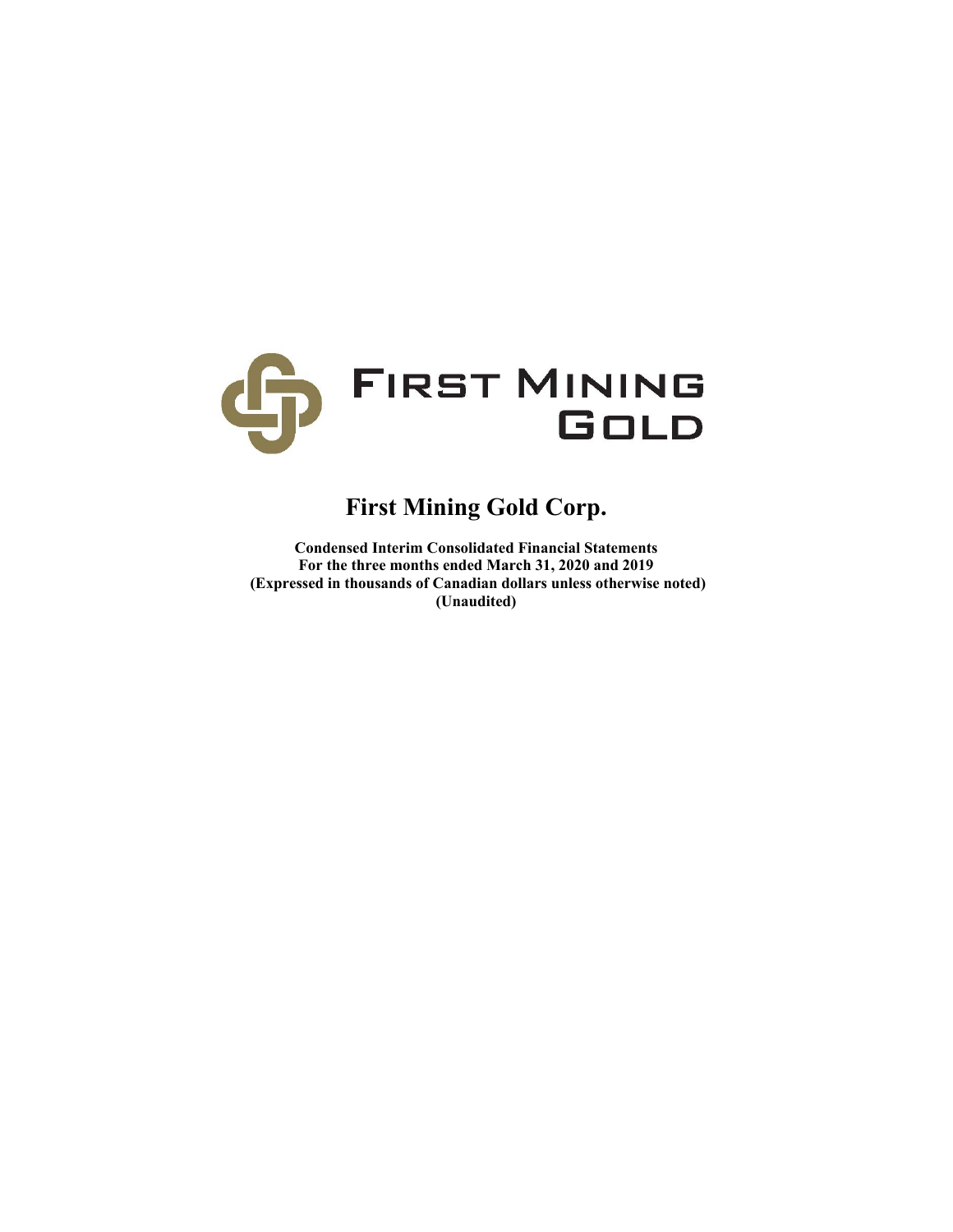## **FIRST MINING GOLD CORP.** INTERIM CONSOLIDATED STATEMENTS OF FINANCIAL POSITION AS AT MARCH 31, 2020 AND DECEMBER 31, 2019 (Expressed in thousands of Canadian dollars unless otherwise noted) (Unaudited)

|                                                                 | March 31,<br>2020 |     | December 31,<br>2019 |
|-----------------------------------------------------------------|-------------------|-----|----------------------|
| <b>ASSETS</b>                                                   |                   |     |                      |
| <b>Current</b>                                                  |                   |     |                      |
| \$<br>Cash and cash equivalents                                 | 10,497            | \$. | 5,902                |
| Accounts and other receivables                                  | 370               |     | 303                  |
| Prepaid expenditures (Note 9)                                   | 712               |     | 349                  |
| Marketable securities (Note 3)                                  | 1,398             |     | 1,775                |
| <b>Total current assets</b>                                     | 12,977            |     | 8,329                |
| <b>Non-current</b>                                              |                   |     |                      |
| Mineral properties (Note 4)                                     | 256,532           |     | 252,815              |
| Mineral property investments (Note 5)                           | 5,733             |     | 5,398                |
| Property and equipment                                          | 695               |     | 608                  |
| Right-of-use asset (Note 6)                                     | 626               |     | 648                  |
| <b>Reclamation deposit</b>                                      | 120               |     | 119                  |
| Other receivables                                               | 93                |     | 103                  |
| <b>Total non-current assets</b>                                 | 263,799           |     | 259,691              |
| \$<br><b>TOTAL ASSETS</b>                                       | 276,776           | \$  | 268,020              |
| <b>LIABILITIES</b>                                              |                   |     |                      |
| <b>Current</b>                                                  |                   |     |                      |
| \$<br>Accounts payable and accrued liabilities (Note 7)         | 1,691             | \$  | 1,398                |
| Flow-through share premium liability (Note 10)                  | 424               |     | 341                  |
| Current portion of lease liability (Note 6)                     | 104               |     | 94                   |
| Current portion of environmental reclamation provision (Note 8) | 812               |     | 716                  |
| <b>Total current liabilities</b>                                | 3,031             |     | 2,549                |
| <b>Non-current</b>                                              |                   |     |                      |
| Lease liability (Note 6)                                        | 527               |     | 554                  |
| Environmental reclamation provision (Note 8)                    | 1,550             |     | 1,639                |
| Deferred tax liabilities                                        | 1,229             |     | 946                  |
| <b>Total non-current liabilities</b>                            | 3,306             |     | 3,139                |
| <b>TOTAL LIABILITIES</b>                                        | 6,337             |     | 5,688                |
| <b>SHAREHOLDERS' EQUITY</b>                                     |                   |     |                      |
| Share capital (Note 9)                                          | 290,591           |     | 282,666              |
| Warrant and share-based payment reserve (Note 9)                | 34,952            |     | 33,330               |
| Accumulated other comprehensive loss                            | (3,627)           |     | (3,649)              |
| Accumulated deficit                                             | (51, 477)         |     | (50, 015)            |
| Total shareholders' equity                                      | 270,439           |     | 262,332              |
| \$<br>TOTAL LIABILITIES AND SHAREHOLDERS' EQUITY                | 276,776           | S   | 268,020              |

Subsequent events (Notes 4 and 15)

The consolidated financial statements were approved by the Board of Directors:

Signed: "Keith Neumeyer", Director **Signed: "Raymond Polman"**, Director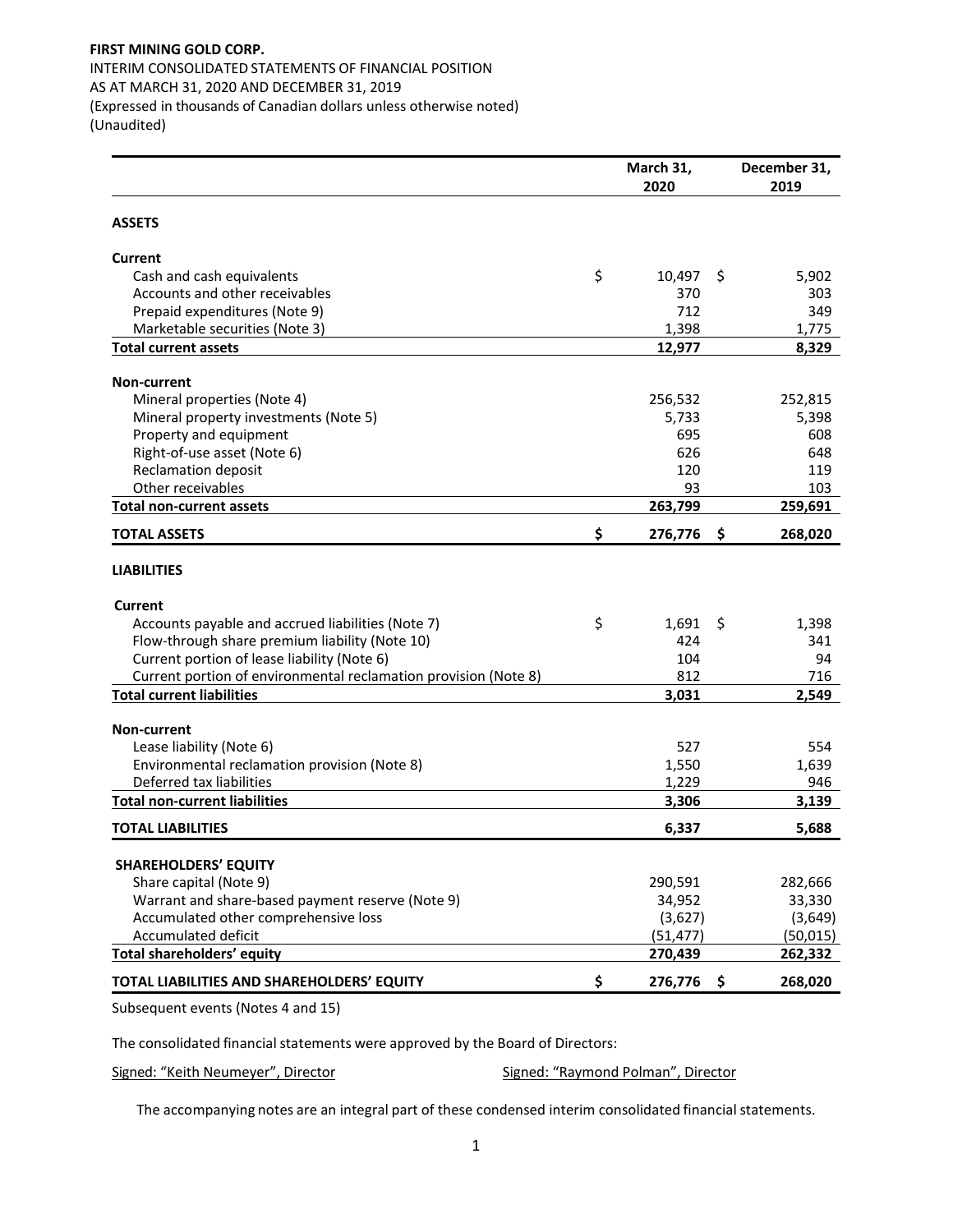# **FIRST MINING GOLD CORP.**

# INTERIM CONSOLIDATED STATEMENTS OF NET LOSS AND COMPREHENSIVE LOSS FOR THE THREE MONTHS ENDED MARCH 31, 2020 AND 2019 (Expressed in thousands of Canadian dollars unless otherwise noted) (Unaudited)

|                                                              | Three months ended March 31, |    |             |  |  |
|--------------------------------------------------------------|------------------------------|----|-------------|--|--|
|                                                              | 2020                         |    | 2019        |  |  |
| <b>OPERATING EXPENSES (Note 11)</b>                          |                              |    |             |  |  |
| General and administration                                   | \$<br>757                    | \$ | 867         |  |  |
| <b>Exploration and evaluation</b>                            | 203                          |    | 199         |  |  |
| Investor relations and marketing communications              | 299                          |    | 534         |  |  |
| Corporate development and due diligence                      | 132                          |    | 145         |  |  |
| Loss from operational activities                             | (1, 391)                     |    | (1,745)     |  |  |
| <b>OTHER ITEMS</b>                                           |                              |    |             |  |  |
| Foreign exchange loss                                        | (22)                         |    | (2)         |  |  |
| Other expenses                                               | (20)                         |    | (64)        |  |  |
| Interest and other income                                    | 38                           |    | 84          |  |  |
| Loss before income taxes                                     | \$<br>(1, 395)               | \$ | (1, 727)    |  |  |
| Deferred income tax expense                                  | (67)                         |    |             |  |  |
| Net loss for the period                                      | \$<br>(1, 462)               | \$ | (1,727)     |  |  |
| <b>OTHER COMPREHENSIVE LOSS</b>                              |                              |    |             |  |  |
| Items that will not be reclassified to net (loss) or income: |                              |    |             |  |  |
| Marketable securities fair value (loss) gain (Note 3)        | (377)                        |    | 12          |  |  |
| Mineral property investments fair value gain (Note 5)        | 335                          |    |             |  |  |
| Items that may be reclassified to net (loss) or income:      |                              |    |             |  |  |
| Currency translation adjustment                              | 64                           |    | (24)        |  |  |
| Other comprehensive income (loss)                            | 22                           |    | (12)        |  |  |
| Total comprehensive loss for the period                      | \$<br>(1, 440)               | \$ | (1,739)     |  |  |
| Basic and diluted loss per share (in dollars)                | \$<br>(0.00)                 | \$ | (0.00)      |  |  |
| Weighted average number of shares                            |                              |    |             |  |  |
| outstanding - Basic and Diluted                              | 608,970,889                  |    | 558,316,696 |  |  |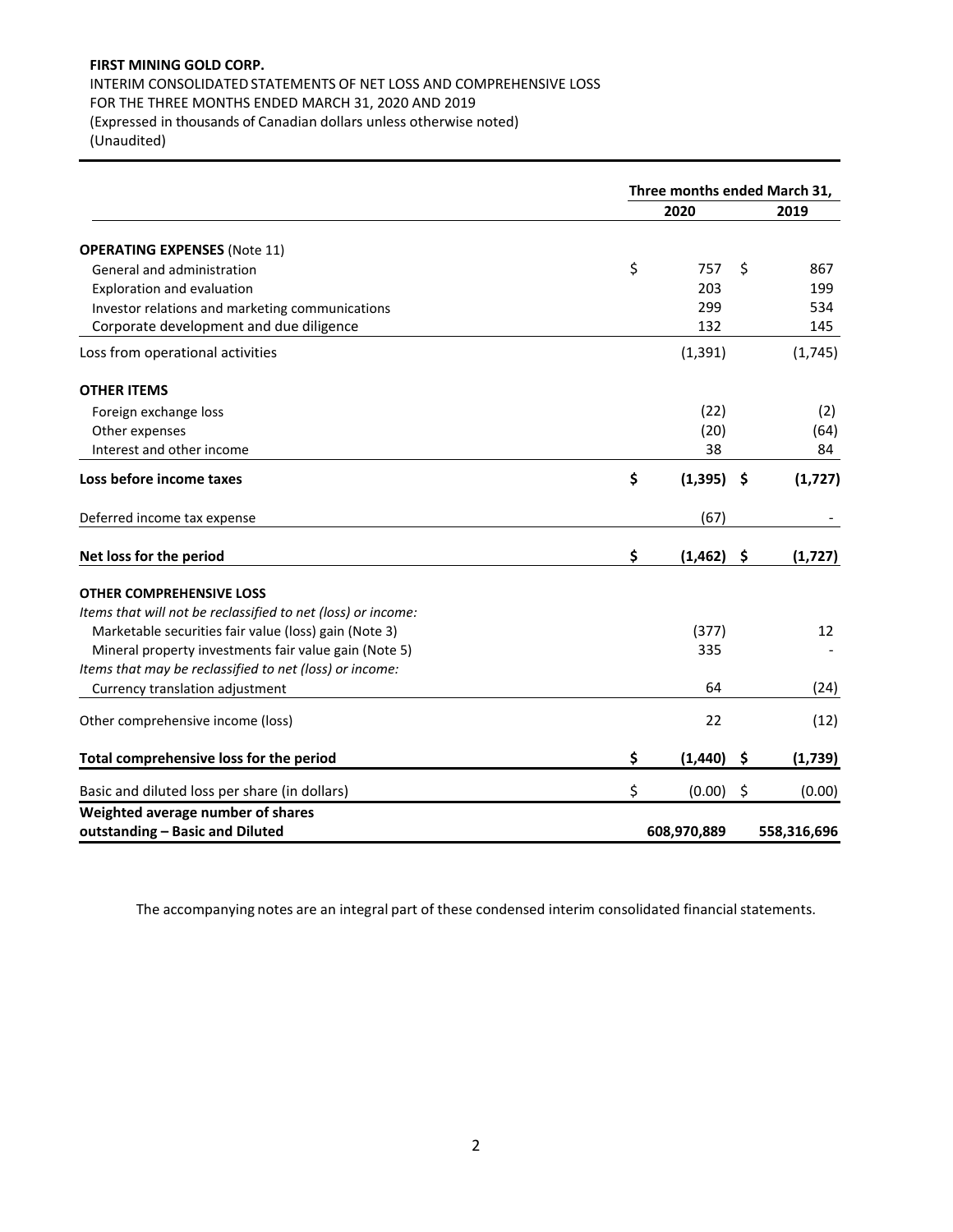# **FIRST MINING GOLD CORP.**

INTERIM CONSOLIDATED STATEMENTS OF CASH FLOWS FOR THE THREE MONTHS ENDED MARCH 31, 2020 AND 2019 (Expressed in thousands of Canadian dollars unless otherwise noted) (Unaudited)

|                                                          | Three months ended March 31, |                |          |  |  |
|----------------------------------------------------------|------------------------------|----------------|----------|--|--|
|                                                          |                              | 2020           | 2019     |  |  |
| Cash flows from operating activities                     |                              |                |          |  |  |
| Net loss for the period                                  | \$                           | $(1,462)$ \$   | (1, 727) |  |  |
| Adjustments for:                                         |                              |                |          |  |  |
| Depreciation                                             |                              | 67             | 43       |  |  |
| Unrealized foreign exchange loss (gain)                  |                              | 6              | (1)      |  |  |
| Share-based payments (Note 9(d))                         |                              | 405            | 574      |  |  |
| Accrued interest receivable and other income             |                              |                | (64)     |  |  |
| Other expenses                                           |                              | 18             | 65       |  |  |
| Deferred income tax expense                              |                              | 67             |          |  |  |
| Operating cash flows before movements in working capital |                              | (899)          | (1, 110) |  |  |
| Changes in non-cash working capital items:               |                              |                |          |  |  |
| (Increase) decrease in accounts and other receivables    |                              | (58)           | 4        |  |  |
| Decrease in prepaid expenditures                         |                              | 83             | 61       |  |  |
| Decrease in accounts payables and accrued liabilities    |                              | (439)          | (28)     |  |  |
| Total cash used in operating activities                  |                              | (1, 313)       | (1,073)  |  |  |
| Cash flows from investing activities                     |                              |                |          |  |  |
| Property and equipment purchases                         |                              | (131)          | (37)     |  |  |
| Mineral property expenditures (Note 4)                   |                              | (3, 255)       | (1,001)  |  |  |
| Option payments and expenditures recovered (Note 4)      |                              | 100            | 55       |  |  |
| Total cash used in investing activities                  |                              | (3, 286)       | (983)    |  |  |
| Cash flows from financing activities                     |                              |                |          |  |  |
| Proceeds from private placements (Note 9(b))             |                              | 9,282          |          |  |  |
| Shares issuance costs (Note 9(b))                        |                              | (128)          |          |  |  |
| Proceeds from exercise of warrants and stock options     |                              | 60             |          |  |  |
| Repayment of lease liability (Note 6)                    |                              | (17)           |          |  |  |
| Finance costs paid (Note 6)                              |                              | (10)           |          |  |  |
| Total cash provided by financing activities              |                              | 9,187          |          |  |  |
| Foreign exchange effect on cash                          |                              | $\overline{7}$ |          |  |  |
| Change in cash and cash equivalents                      |                              | 4,595          | (2,056)  |  |  |
| Cash and cash equivalents, beginning                     |                              | 5,902          | 5,115    |  |  |
| Cash and cash equivalents, ending                        | \$                           | \$<br>10,497   | 3,059    |  |  |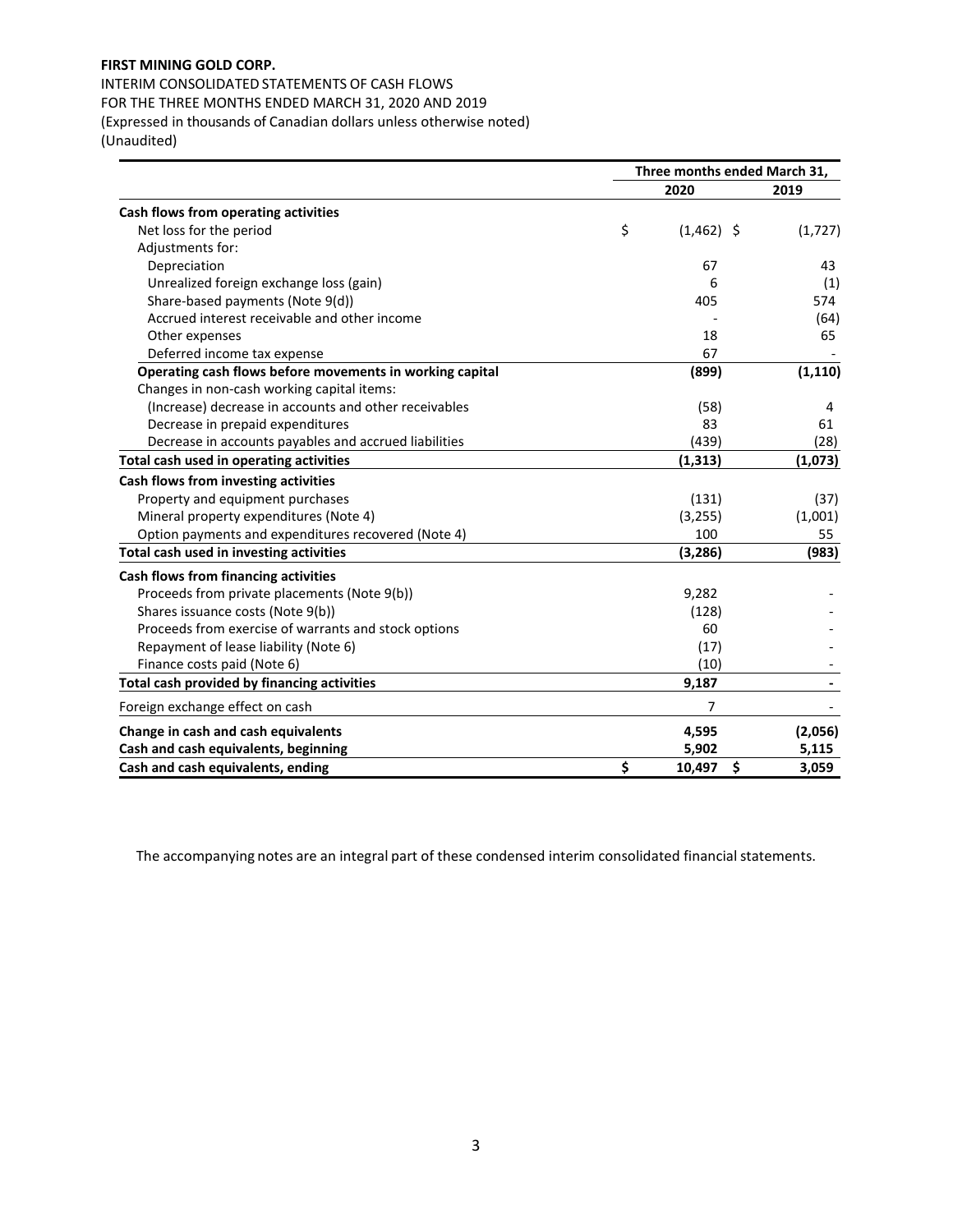# **FIRST MINING GOLD CORP.**

INTERIM CONSOLIDATED STATEMENTS OF CHANGES IN EQUITY FOR THE THREE MONTHS ENDED MARCH 31, 2020 AND 2019 (Expressed in thousands of Canadian dollars unless otherwise noted) (Unaudited)

|                                                      | <b>Number of</b><br>common<br>shares | Share<br>capital | Warrant<br>reserve | Share-based<br>payment<br>reserve | <b>Accumulated</b><br>other<br>comprehensive<br>income (loss) | Accumulated<br>deficit | Total    |
|------------------------------------------------------|--------------------------------------|------------------|--------------------|-----------------------------------|---------------------------------------------------------------|------------------------|----------|
|                                                      |                                      |                  |                    |                                   |                                                               |                        |          |
| Balance as at December 31, 2018                      | 558,316,916 \$                       | 275,068 \$       | 13,600 \$          | 16,630 \$                         | $(5,292)$ \$                                                  | $(43,056)$ \$          | 256,950  |
| Share-based payments                                 |                                      | ۰                |                    | 725                               |                                                               |                        | 725      |
| Loss for the period                                  |                                      |                  |                    |                                   | ٠                                                             | (1,727)                | (1, 727) |
| Other comprehensive loss                             |                                      |                  | ۰                  | $\overline{\phantom{a}}$          | (12)                                                          |                        | (12)     |
| Balance as at March 31, 2019                         | 558,316,916 \$                       | 275,068 \$       | 13,600 \$          | $17,355$ \$                       | $(5,304)$ \$                                                  | $(44, 783)$ \$         | 255,936  |
| Balance as at December 31, 2019                      | 591,997,138 \$                       | 282,666 \$       | 14,532 \$          | 18,798 \$                         | $(3,649)$ \$                                                  | $(50,015)$ \$          | 262,332  |
| Proceeds from private placements (Note 9(b))         | 40,198,095                           | 8,160            | 1,122              |                                   |                                                               |                        | 9,282    |
| Flow-through share premium liability (Note 9(b))     |                                      | (300)            |                    |                                   |                                                               |                        | (300)    |
| Shares issuance costs (Note 9(b))                    |                                      | (110)            | (18)               |                                   |                                                               |                        | (128)    |
| Exercise of options (Note 9(c))                      | 400,000                              | 171              |                    | (111)                             |                                                               |                        | 60       |
| Shares issued for prior mineral property acquisition | 24,220                               | 4                |                    |                                   |                                                               |                        | 4        |
| Share-based payments                                 |                                      |                  |                    | 629                               |                                                               |                        | 629      |
| Loss for the period                                  |                                      |                  |                    |                                   |                                                               | (1, 462)               | (1, 462) |
| Other comprehensive income                           |                                      |                  |                    |                                   | 22                                                            |                        | 22       |
| Balance as at March 31, 2020                         | 632,619,453 \$                       | 290,591 \$       | 15,636 \$          | 19,316 \$                         | $(3,627)$ \$                                                  | $(51, 477)$ \$         | 270,439  |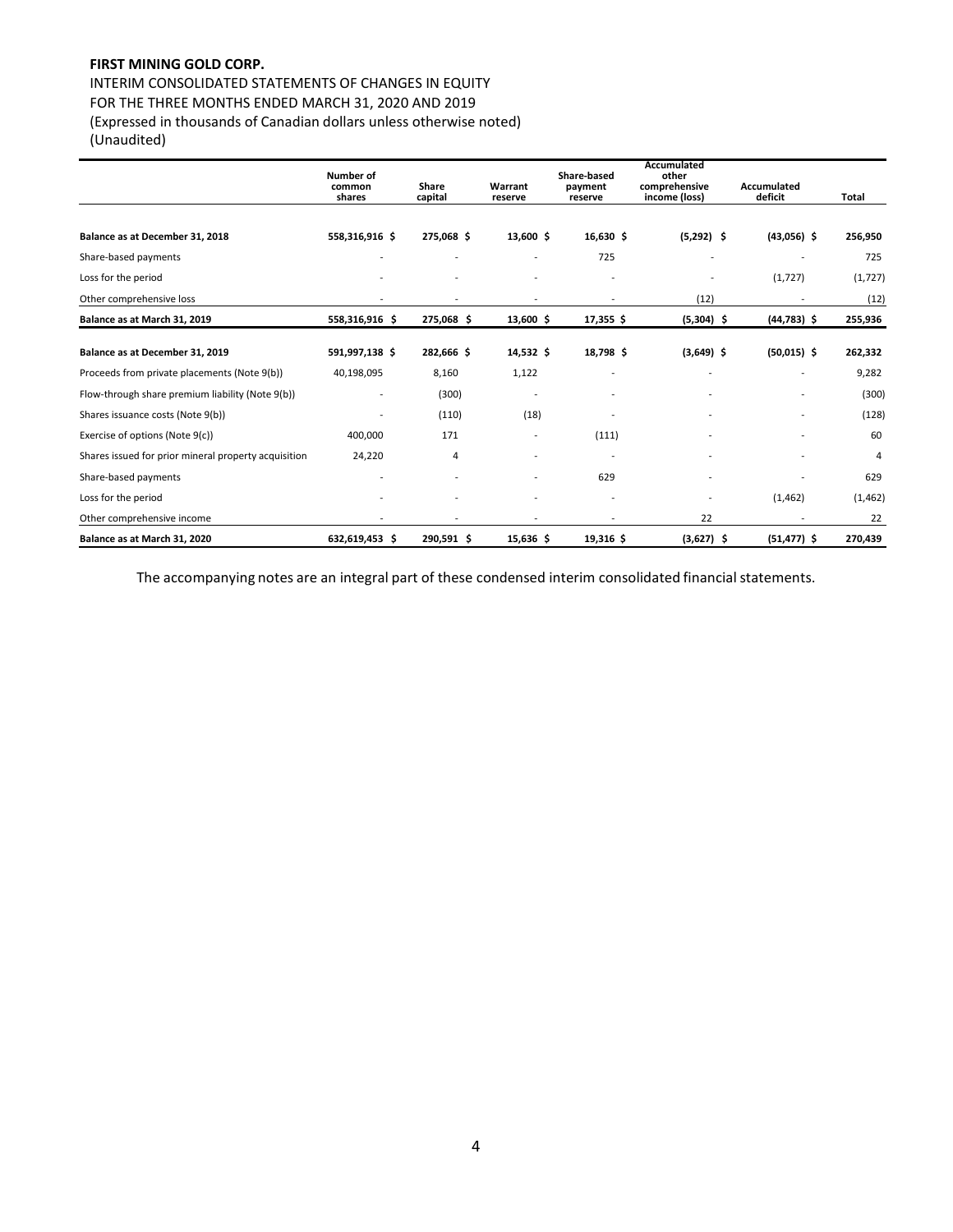#### **1. NATURE OF OPERATIONS**

First Mining Gold Corp. (formerly First Mining Finance Corp.) (the "Company" or "First Mining") was incorporated in Canada on April 4, 2005. The Company changed its name to First Mining Gold Corp. in January 2018.

First Mining is a Canadian‐focused gold exploration and development company. The Company's primary focus is the development and permitting of its Springpole Gold Project and the advanced exploration of its Goldlund Gold Project, both located in northwestern Ontario. These condensed interim consolidated financial statements include the accounts of the Company and its subsidiaries. The following table highlights the Company's material subsidiaries together with their projects:

| Name of the<br>subsidiary             | Ownership<br>Percentage | <b>Project</b>                                                                                                                           | Location                        |
|---------------------------------------|-------------------------|------------------------------------------------------------------------------------------------------------------------------------------|---------------------------------|
| <b>Gold Canyon Resources</b><br>Inc.  | 100%                    | Springpole Gold Project ("Springpole")                                                                                                   | Northwestern Ontario,<br>Canada |
| Goldlund Resources Inc.               | 100%                    | Goldlund Gold Project ("Goldlund")                                                                                                       | Northwestern Ontario,<br>Canada |
| Coastal Gold Corp.                    | 100%                    | Hope Brook Gold Project ("Hope Brook")                                                                                                   | Newfoundland, Canada            |
| Cameron Gold<br>Operations Ltd.       | 100%                    | Cameron Gold Project ("Cameron")                                                                                                         | Northwestern Ontario,<br>Canada |
| PC Gold Inc.                          | 100%                    | Pickle Crow Gold Project ("Pickle Crow") (1)                                                                                             | Northwestern Ontario,<br>Canada |
| <b>Clifton Star Resources</b><br>Inc. | 100%                    | Duquesne Gold Project ("Duquesne")<br>10% indirect interest in the Duparquet Gold Project<br>("Duparquet")<br>Pitt Gold Project ("Pitt") | Québec, Canada                  |

(1) Pickle Crow Gold Project is subject to an Earn-In Agreement pursuant to which Auteco Minerals Ltd. is the operator of the property and may acquire up to an 80% interest in the property.

First Mining is a public company which is listed on the Toronto Stock Exchange (the "TSX") under the symbol "FF", on the OTCQX under the symbol "FFMGF", and on the Frankfurt Stock Exchange under the symbol "FMG". The Company's head office and principal address is Suite 2070 – 1188 West Georgia Street, Vancouver, British Columbia, Canada, V6E 4A2.

#### **2. BASIS OF PRESENTATION**

These condensed interim consolidated financial statements have been prepared in accordance with International Accounting Standard 34, *Interim Financial Reporting* using policies consistent with International Financial Reporting Standards ("IFRS") as issued by the International Accounting Standards Board. These condensed interim consolidated financial statements should be read in conjunction with the Company's audited annual consolidated financial statements for the year ended December 31, 2019, as some disclosures from the annual consolidated financial statements have been condensed or omitted. There are no IFRS or International Financial Reporting Interpretations Committee interpretations that are not yet effective that would be expected to have a material impact on the Company's consolidated financial statements.

These condensed interim consolidated financial statements have been prepared on a historical cost basis, except for financial instruments classified as fair value through profit and loss or fair value through other comprehensive income (loss), which are stated at their fair value. The condensed interim consolidated financial statements are presented in thousands of Canadian dollars, unless otherwise noted.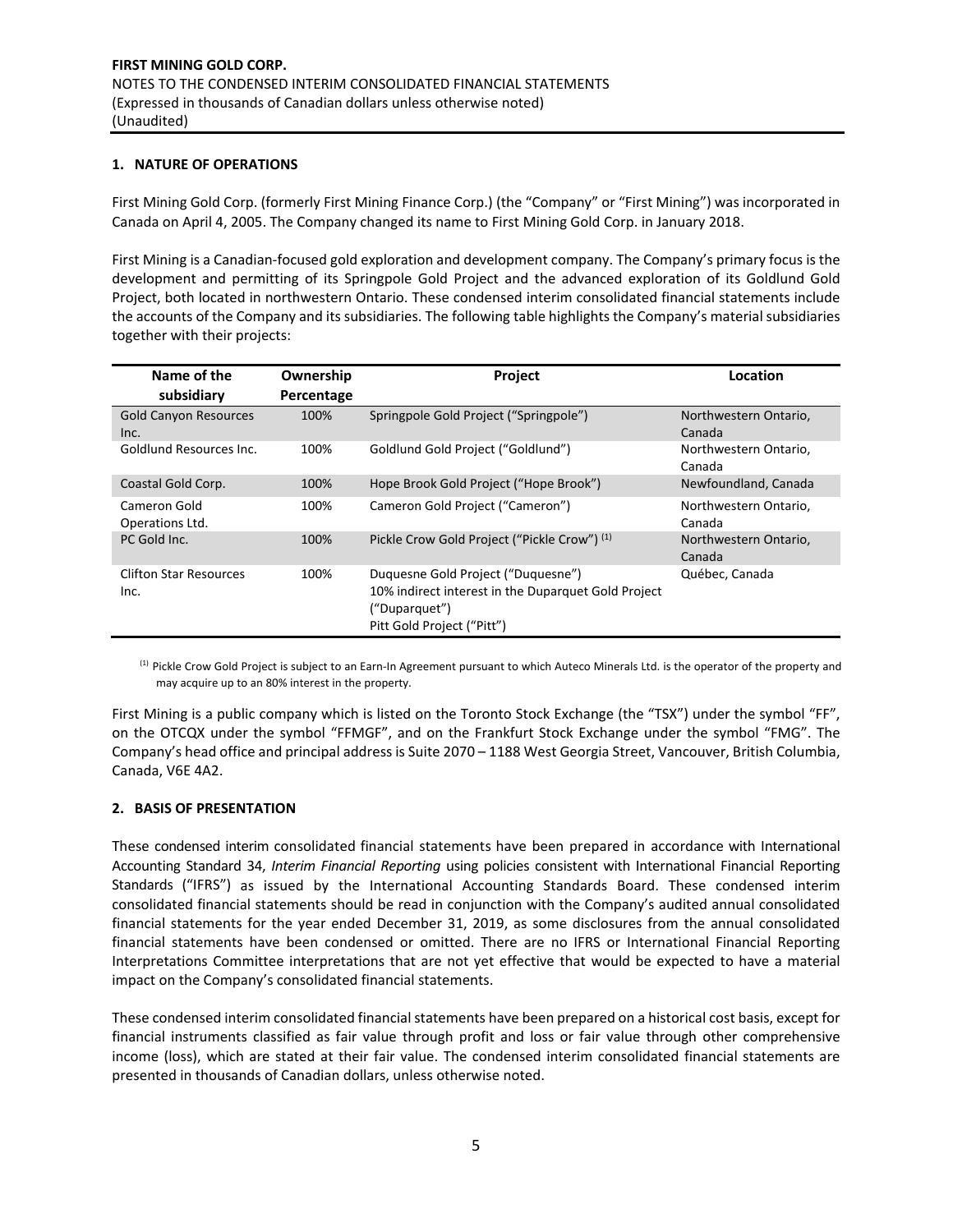## **2. BASIS OF PRESENTATION (Continued)**

The functional currency of the Company and its Canadian subsidiaries is the Canadian dollar while the functional currency of the Company's non‐Canadian subsidiaries is the US dollar. The use of judgments, estimates and assumptions affects the application of accounting policies and the reported amounts of assets and liabilities, income and expense. Actual results may differ from these estimates. In preparing these condensed interim consolidated financial statements, the significant judgements made by management in applying the Company's accounting policies and the key sources of estimation uncertainty were substantially the same as those that applied to the audited annual consolidated financial statements with the exception of considerations arising from COVID‐19.

In March 2020, the World Health Organization declared a global pandemic related to the virus known as COVID‐19. To date, the impacts on global commerce are far reaching. The mineral exploration sector is expected to be impacted significantly as many local and regional governments have issued public health orders in response to COVID-19, including restricting the movement of people. The Company has curtailed its on-site exploration activities in response to the public health risks. As the Company does not have production activities, the ability to fund ongoing exploration is affected by the availability of financing. Due to market uncertainty the Company may be restricted in its ability to raise additional funding. The impact of these factors on the Company over time is not determinable; however, they may have a material impact on the Company's financial position, results of operations and cash flows in future periods. There may be heightened risk of mineral property impairment and liquidity or going concern uncertainty.

These condensed interim consolidated financial statements were approved by the Board of Directors on May 12, 2020.

#### **3. MARKETABLE SECURITIES**

The movements in marketable securities during the three months ended March 31, 2020, and year ended December 31, 2019 are summarized as follows:

|                                           | <b>Silver One</b><br>Resources Inc. |     | <b>Gainey Capital</b><br>Corp. | <b>Other Marketable</b><br><b>Securities</b> | Total |
|-------------------------------------------|-------------------------------------|-----|--------------------------------|----------------------------------------------|-------|
| Balance as at December 31, 2019           |                                     | - S | 74 S                           | $1,701 \quad $$                              | 1,775 |
| Loss recorded in other comprehensive loss |                                     |     | (37)                           | (340)                                        | (377) |
| Balance as at March 31, 2020              | <b>TA</b>                           |     | 37 <sub>5</sub>                | 1.361                                        | 1,398 |
|                                           |                                     |     |                                |                                              |       |

|                                                  | <b>Silver One</b><br>Resources Inc. | <b>Gainey Capital</b><br>Corp. | <b>Other Marketable</b><br><b>Securities</b> | <b>Total</b> |
|--------------------------------------------------|-------------------------------------|--------------------------------|----------------------------------------------|--------------|
| Balance as at December 31, 2018                  | 990S                                | $\blacksquare$                 | 1,607                                        | 2,597        |
| <b>Additions</b>                                 | 60                                  | 171                            |                                              | 231          |
| <b>Dispositions</b>                              | (1,758)                             | $\qquad \qquad \blacksquare$   | $\overline{\phantom{0}}$                     | (1,758)      |
| Gain (loss) recorded in other comprehensive loss | 708                                 | (97)                           | 94                                           | 705          |
| Balance as at December 31, 2019                  | $\blacksquare$                      | 74 S                           | 1.701                                        | 1,775        |

The Company holds marketable securities of publicly traded companies as strategic investments and has less than a 10% equity interest in each of the investees. During the year ended December 31, 2019, the Company sold 6,250,000 common shares of Silver One Resources Inc. for net proceeds of \$1,750 with original cost of \$6,360, and realized a cumulative loss on sale of \$4,610 in other comprehensive loss.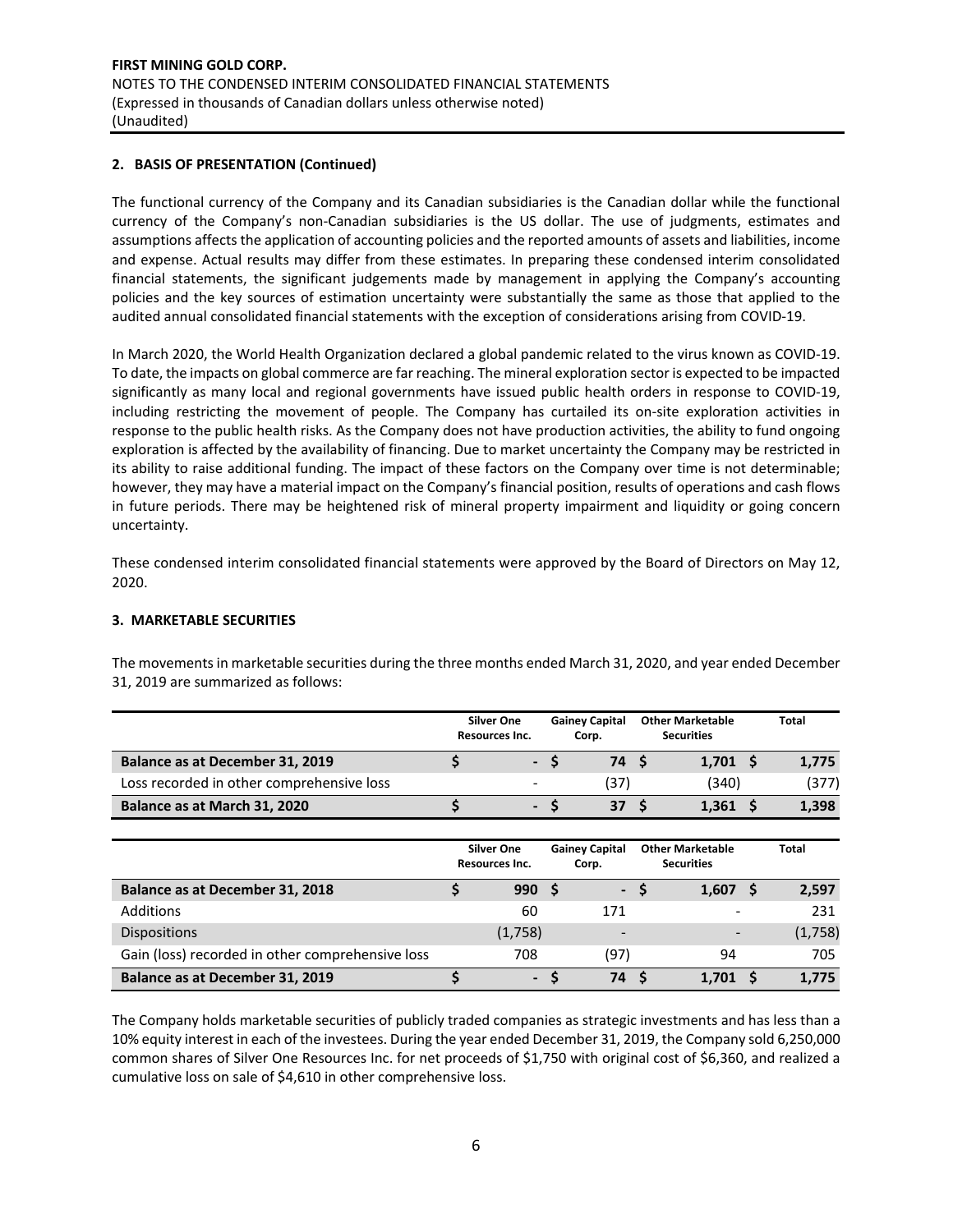## **4. MINERAL PROPERTIES**

As at March 31, 2020 and December 31, 2019, the Company has capitalized the following acquisition, exploration and evaluation costs on its mineral properties:

|                             | <b>Balance</b><br>December 31, 2019 | Concessions.<br>taxes, and<br>royalties | Salaries and<br>share-based<br>payments | Drilling,<br>exploration,<br>and technical<br>consulting | Assaying, field<br>supplies, and<br>environmental | <b>Travel and</b><br>other<br>expenditures | <b>Option payments</b><br>received and<br>expenditures<br>recovered | Currency<br>translation<br>adjustments | Disposal or<br>write-down<br>of mineral<br>properties |              | <b>Balance</b><br>March 31,<br>2020 |
|-----------------------------|-------------------------------------|-----------------------------------------|-----------------------------------------|----------------------------------------------------------|---------------------------------------------------|--------------------------------------------|---------------------------------------------------------------------|----------------------------------------|-------------------------------------------------------|--------------|-------------------------------------|
| Springpole                  | \$<br>76,775                        | \$<br>85                                | \$<br>296                               | Ŝ.<br>1,062                                              | $624 \quad $5$<br>- \$                            | 401                                        | Ś<br>$\overline{\phantom{a}}$                                       |                                        | $\sim$                                                | $\mathsf{S}$ | 79,243                              |
| Goldlund                    | 98,894                              |                                         | 221                                     | 525                                                      | 176                                               | 83                                         | -                                                                   |                                        | ٠                                                     |              | 99,901                              |
| Hope Brook                  | 20,071                              | 20                                      | 14                                      | 3                                                        | 101                                               | 14                                         | -                                                                   | $\overline{\phantom{0}}$               | $\overline{\phantom{a}}$                              |              | 20,223                              |
| Cameron                     | 27,374                              |                                         | 21                                      | 14                                                       | 4                                                 | 9                                          | ٠                                                                   |                                        | $\overline{\phantom{a}}$                              |              | 27,429                              |
| Pickle Crow                 | 19,263                              | 20                                      | 27                                      | 6                                                        | $\mathbf{1}$                                      | $\overline{2}$                             | (100)                                                               | $\overline{\phantom{a}}$               | $\overline{\phantom{0}}$                              |              | 19,219                              |
| Duquesne                    | 5,133                               | $\overline{\phantom{0}}$                |                                         | 3                                                        | ٠                                                 | ۰                                          | $\overline{\phantom{a}}$                                            | $\overline{\phantom{0}}$               | $\overline{\phantom{a}}$                              |              | 5,137                               |
| Pitt                        | 2,084                               | $\overline{\phantom{a}}$                | $\overline{\phantom{a}}$                | ۰                                                        | $\overline{\phantom{a}}$                          | -                                          | $\overline{\phantom{a}}$                                            | $\overline{\phantom{a}}$               | $\overline{\phantom{a}}$                              |              | 2,084                               |
| Others <sup>(1)</sup>       | 2,615                               |                                         |                                         | 5                                                        | 4                                                 |                                            |                                                                     |                                        | $\overline{\phantom{a}}$                              |              | 2,628                               |
| <b>Canada Total</b>         | \$<br>252,209                       | 135<br>\$                               | 582<br>Ŝ                                | Ŝ.<br>1,618                                              | 910<br><b>S</b>                                   | 510<br>-S                                  | $(100)$ \$<br>S                                                     |                                        | $\overline{\phantom{a}}$                              | \$.          | 255,864                             |
| Mexico Total <sup>(2)</sup> | 154                                 | 5                                       |                                         |                                                          | -                                                 | ٠                                          | ٠                                                                   | 15                                     | $\overline{\phantom{a}}$                              |              | 174                                 |
| <b>USA</b>                  | 452                                 |                                         |                                         |                                                          | -                                                 | $\overline{\phantom{a}}$                   |                                                                     | 42                                     | $\overline{\phantom{a}}$                              |              | 494                                 |
| Total                       | \$<br>252,815                       | \$<br>140                               | 582<br>S                                | 1,618<br>S                                               | 910 <sup>5</sup><br>- S                           | $510 \mid 5$                               | $(100)$ \$                                                          | 57                                     | s<br>$\overline{\phantom{a}}$                         | \$.          | 256,532                             |

|                             | <b>Balance</b><br>December 31, 2018 | Concessions.<br>taxes, and<br>royalties | Salaries and<br>share-based<br>payments | Drilling,<br>exploration,<br>and technical<br>consulting | Assaying, field<br>supplies, and<br>environmental | <b>Travel and</b><br>other<br>expenditures | <b>Option payments</b><br>received and<br>expenditures<br>recovered | Currency<br>translation<br>adjustments | Disposal or<br>write-down<br>of mineral<br>properties | <b>Balance</b><br>December 31,<br>2019 |
|-----------------------------|-------------------------------------|-----------------------------------------|-----------------------------------------|----------------------------------------------------------|---------------------------------------------------|--------------------------------------------|---------------------------------------------------------------------|----------------------------------------|-------------------------------------------------------|----------------------------------------|
| Springpole                  | \$<br>73,378                        | Ś<br>347                                | \$<br>950                               | Ś<br>1,058                                               | 488<br>Ś.                                         | Ś.<br>554                                  | Ŝ.                                                                  |                                        | $\sim$                                                | Ś<br>76,775                            |
| Goldlund                    | 96,604                              | 3                                       | 726                                     | 1,085                                                    | 240                                               | 236                                        |                                                                     |                                        |                                                       | 98,894                                 |
| Hope Brook                  | 19,581                              | 20                                      | 213                                     | 105                                                      | 41                                                | 111                                        | $\qquad \qquad \blacksquare$                                        | $\overline{\phantom{0}}$               | $\overline{\phantom{0}}$                              | 20,071                                 |
| Cameron                     | 27,032                              | 56                                      | 87                                      | 126                                                      | 16                                                | 57                                         | -                                                                   |                                        |                                                       | 27,374                                 |
| <b>Pickle Crow</b>          | 16,754                              | 31                                      | 88                                      | 46                                                       | 2,376                                             | 18                                         | (50)                                                                |                                        |                                                       | 19,263                                 |
| Duguesne                    | 5,091                               | $\overline{2}$                          | 3                                       | 35                                                       |                                                   | 1                                          | -                                                                   |                                        |                                                       | 5,133                                  |
| Pitt                        | 2,082                               | $\overline{\phantom{a}}$                | $\overline{\phantom{a}}$                | $\overline{2}$                                           | $\overline{\phantom{a}}$                          | $\overline{\phantom{a}}$                   | $\overline{a}$                                                      | $\overline{a}$                         | $\overline{\phantom{0}}$                              | 2,084                                  |
| Others <sup>(1)</sup>       | 2,559                               | 3                                       | 17                                      | 27                                                       | 8                                                 |                                            |                                                                     |                                        |                                                       | 2,615                                  |
| <b>Canada Total</b>         | 243,081                             | 462<br>s                                | 2,084<br>S                              | 2,484<br>S.                                              | $3,170$ \$<br>-S                                  | $978 \mid 5$                               | $(50)$ \$                                                           |                                        |                                                       | 252,209<br>\$.                         |
| Mexico Total <sup>(2)</sup> | 244                                 | 43                                      | 22                                      | 34                                                       | -                                                 | $\overline{\phantom{a}}$                   | (179)                                                               | (10)                                   | $\overline{\phantom{a}}$                              | 154                                    |
| <b>USA</b>                  | 804                                 | 46                                      | $\overline{\phantom{a}}$                | $\overline{\phantom{a}}$                                 | $\overline{\phantom{a}}$                          | $\overline{\phantom{a}}$                   | (25)                                                                | (32)                                   | (341)                                                 | 452                                    |
| Total                       | $244,129$ \$                        | 551                                     | 2,106<br>s                              | 2.518                                                    | 3,170                                             | 978                                        | (254) \$<br>-\$                                                     | (42)                                   | (341)                                                 | 252,815<br>.S                          |

<sup>(2)</sup> Other mineral properties in Canada as at March 31, 2020 and December 31, 2019 include the mining claims and concessions located in the Township of Duparquet, Quebéc, which are near the Company's Duquesne gold project and the Duparquet gold project (in which the Company holds a 10% indirect interest).

<sup>(3)</sup> Mineral properties in Mexico as at March 31, 2020 and December 31, 2019 include Miranda, Socorro, San Ricardo, Las Margaritas, Puertecitos, Los Tamales, Geranio, El Apache, El Roble, Batacosa and Lachatao. A write‐down of these properties to \$nil except for Las Margaritas was recorded during the year ended December 31, 2018.

The Company has various underlying agreements and commitments with respect to its Canadian mineral properties, which define annual or future payments in connection with royalty buy-backs or maintenance of property interests.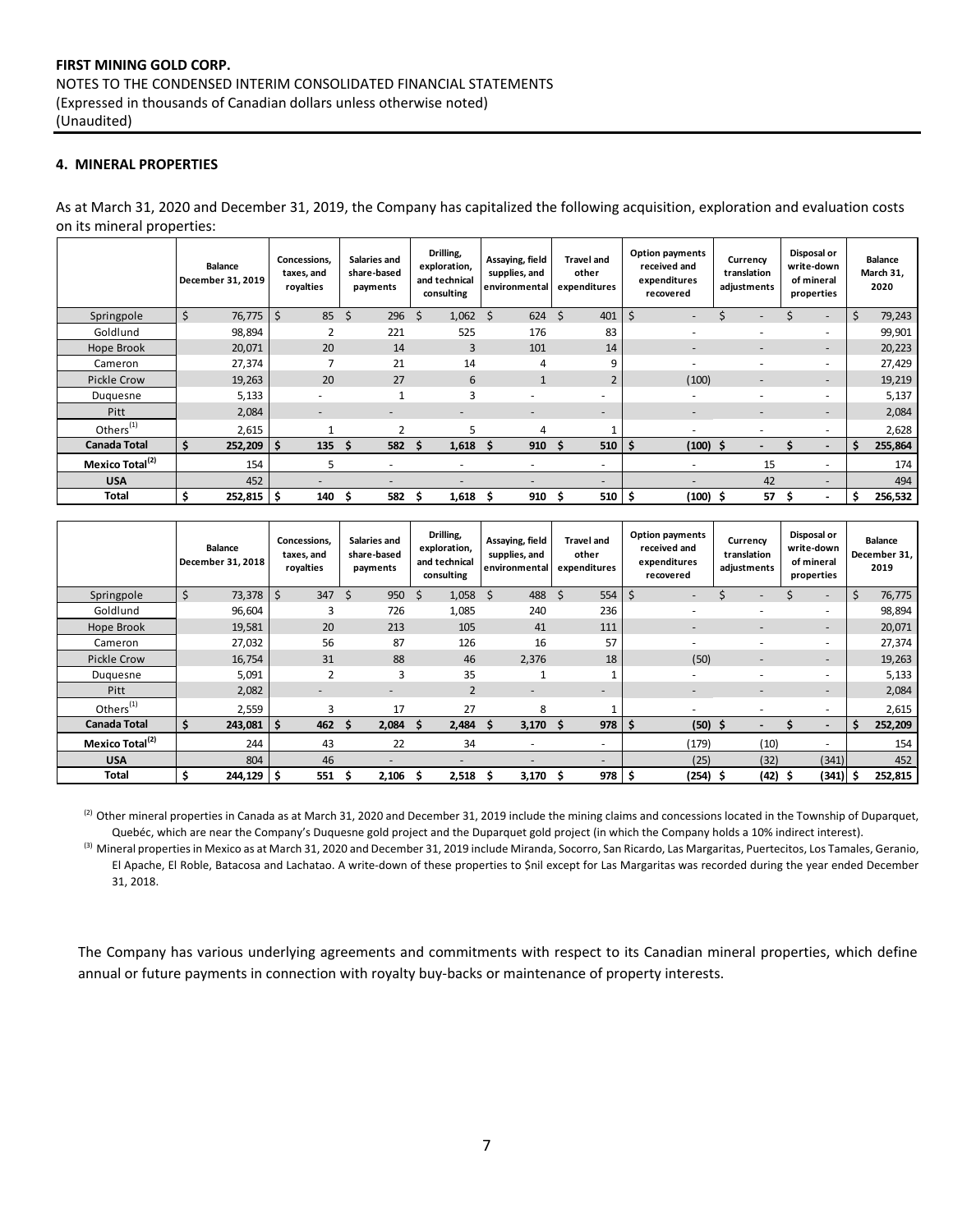## **4. MINERAL PROPERTIES (Continued)**

On March 12, 2020, the Company and Auteco Minerals Ltd ("Auteco") executed a definitive Earn‐In Agreement (the "Earn‐In Agreement") whereby Auteco may earn an 80% interest in the Pickle Crow project. Pursuant to the Earn‐In Agreement, Auteco can earn an 80% equity interest in PC Gold, a wholly-owned subsidiary of First Mining which owns the Pickle Crow Project, by (a) incurring a total of \$10,000 in exploration expenditures over five years, (b) making cash payments to First Mining totaling \$4,100 (of which the Company has received \$100 to date), and (c) issuing 125 million shares of Auteco to First Mining. First Mining will also retain a 2% Net Smelter Returns ("NSR") Royalty, 1% of which can be purchased by Auteco for USD \$2,500,000. During the term of the Earn-In Agreement, Auteco will be responsible for all program costs. During the three months ended March 31, 2020, the Company received initial consideration in cash of \$100 under the terms of the Earn‐in Agreement. As at March 31, 2020, the carrying value of the Pickle Crow Project is \$19,219 (December 31, 2019 ‐ \$19,263). Subsequent to March 31, 2020, the Company received the scheduled consideration of 25 million shares of Auteco.

#### **5. MINERAL PROPERTY INVESTMENTS**

The Company, through its subsidiary Clifton, has a 10% equity interest in the shares of Beattie Gold Mines Ltd., 2699681 Canada Ltd., and 2588111 Manitoba Ltd which directly or indirectly own various mining concessions and surface rights, collectively known as the Duparquet gold project.

Mineral property investments (which comprise equity interests in the shares of three private companies) are designated as fair value through other comprehensive income (loss) ("FVTOCI"), with changes in fair value recorded in other comprehensive income (loss).

As there is no observable market data which can be used to determine the fair value of the Company's mineral property investments, management uses property specific and market‐based information to determine whether a significant change in the fair value of these investments has occurred. Factors that are considered include:

- Changes in the economic and regulatory environment for the jurisdiction in which the Duparquet Gold project is located;
- Gold spot prices over the period from the acquisition of the investment to March 31, 2020;
- The company's market capitalization per in-situ ounce which are attributable to the Duparquet Gold project; and
- Recent transactions involving mineral properties located in Quebec.

As at March 31, 2020, management determined, as a function of the rising gold price environment, that there was an increase in the fair value of mineral property investments and a fair value gain of \$335 was recorded (three months ended March 31, 2019 - \$nil) (Note 14). As at March 31, 2020, the fair value of the Company's mineral property investments is \$5,733 (December 31, 2019 ‐ \$5,398).

#### **6. RIGHT‐OF‐USE ASSET AND LEASE LIABILITY**

In December 2019, the Company entered into a 5-year lease agreement to use office space. The Company has recorded this lease as a right‐of‐use asset and lease liability in the statement of financial position as a December 31, 2019. At the commencement date of the lease, the lease liability was measured at the present value of the lease payments. The lease payments are discounted using an interest rate of 10%, which is the Company's incremental borrowing rate.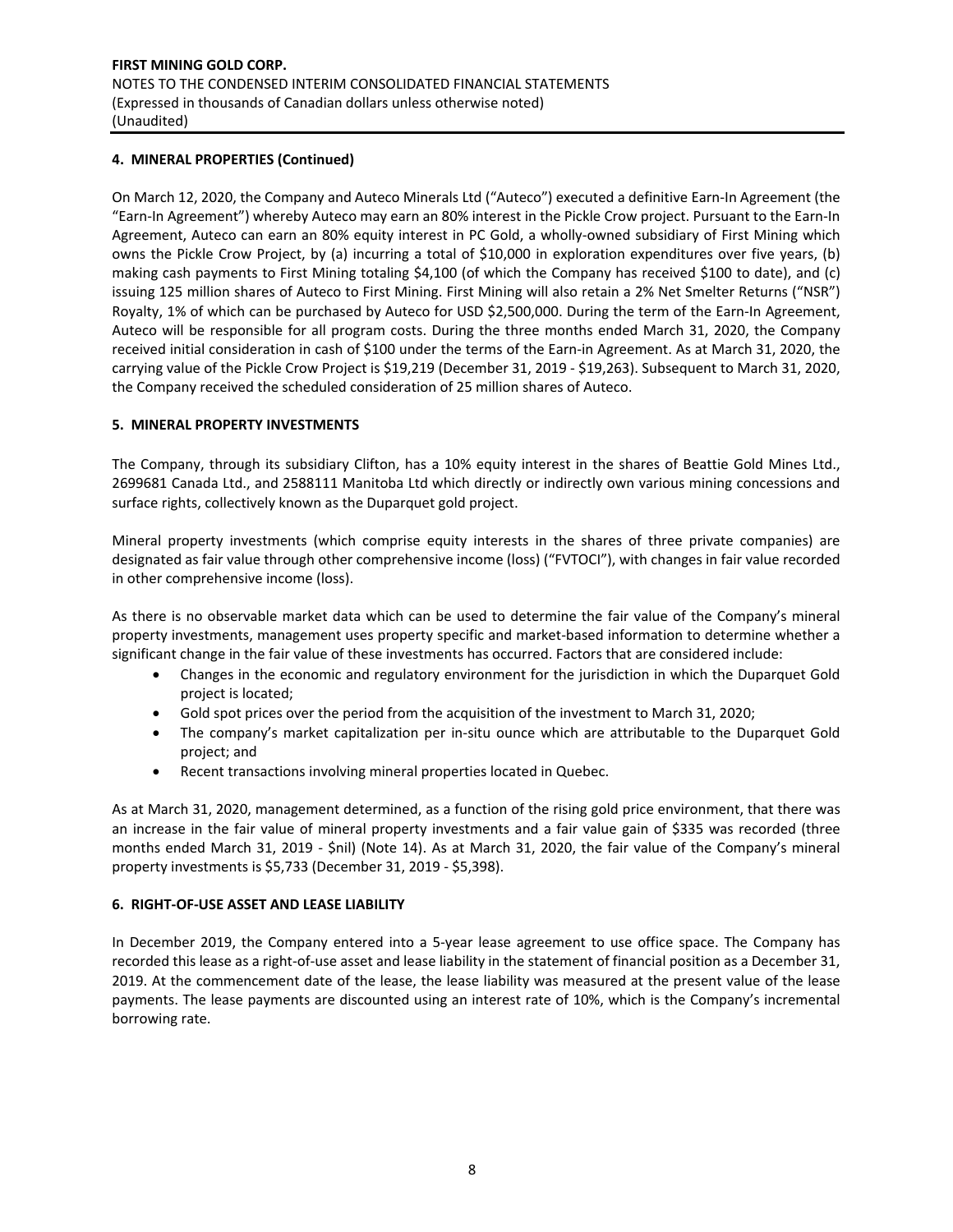# **6. RIGHT‐OF‐USE ASSET AND LEASE LIABILITY (Continued)**

## **a) Right‐of‐Use Asset**

|                                        | March 31,<br>2020 | December 31,<br>2019 |     |
|----------------------------------------|-------------------|----------------------|-----|
| <b>Balance, beginning of period</b>    | 648               |                      |     |
| Present value of future lease payments |                   |                      | 648 |
| Depreciation                           | (22)              |                      |     |
| <b>Balance, end of period</b>          | 626               |                      | 648 |

## **b) Lease Liability**

|                                        | March 31,<br>2020 | December 31,<br>2019 |     |
|----------------------------------------|-------------------|----------------------|-----|
| <b>Balance, beginning of period</b>    | 648               |                      |     |
| Present value of future lease payments |                   |                      | 648 |
| Finance costs                          | 10                |                      |     |
| Repayments of principal                | (17)              |                      |     |
| Payments of finance costs              | (10)              |                      |     |
| <b>Balance, end of period</b>          | 631               |                      | 648 |

| <b>Statements of Financial Position Presentation</b> | March 31, | December 31, |      |
|------------------------------------------------------|-----------|--------------|------|
|                                                      | 2020      |              | 2019 |
| Current portion of lease liability                   | 104       |              | 94   |
| Non-current lease liability                          | 527       |              | 554  |
| <b>Total</b>                                         | 631 9     |              | 648  |

Maturity analysis – contractual undiscounted cash flows:

| As at                                     | March 31,<br>2020        | December 31,<br>2019 |  |  |
|-------------------------------------------|--------------------------|----------------------|--|--|
| Less than one year                        | 163                      | 149                  |  |  |
| One to five years                         | 637                      | 678                  |  |  |
| More than five years                      | $\overline{\phantom{a}}$ |                      |  |  |
| <b>Total undiscounted lease liability</b> | 800                      | 827                  |  |  |

## **7. ACCOUNTS PAYABLE AND ACCRUED LIABILITIES**

| Category                  | March 31,<br>2020 |       |  | December 31,<br>2019 |
|---------------------------|-------------------|-------|--|----------------------|
| Accounts payable          |                   | 980   |  | 768                  |
| Other accrued liabilities |                   | 711   |  | 630                  |
| <b>Total</b>              |                   | 1,691 |  | 1,398                |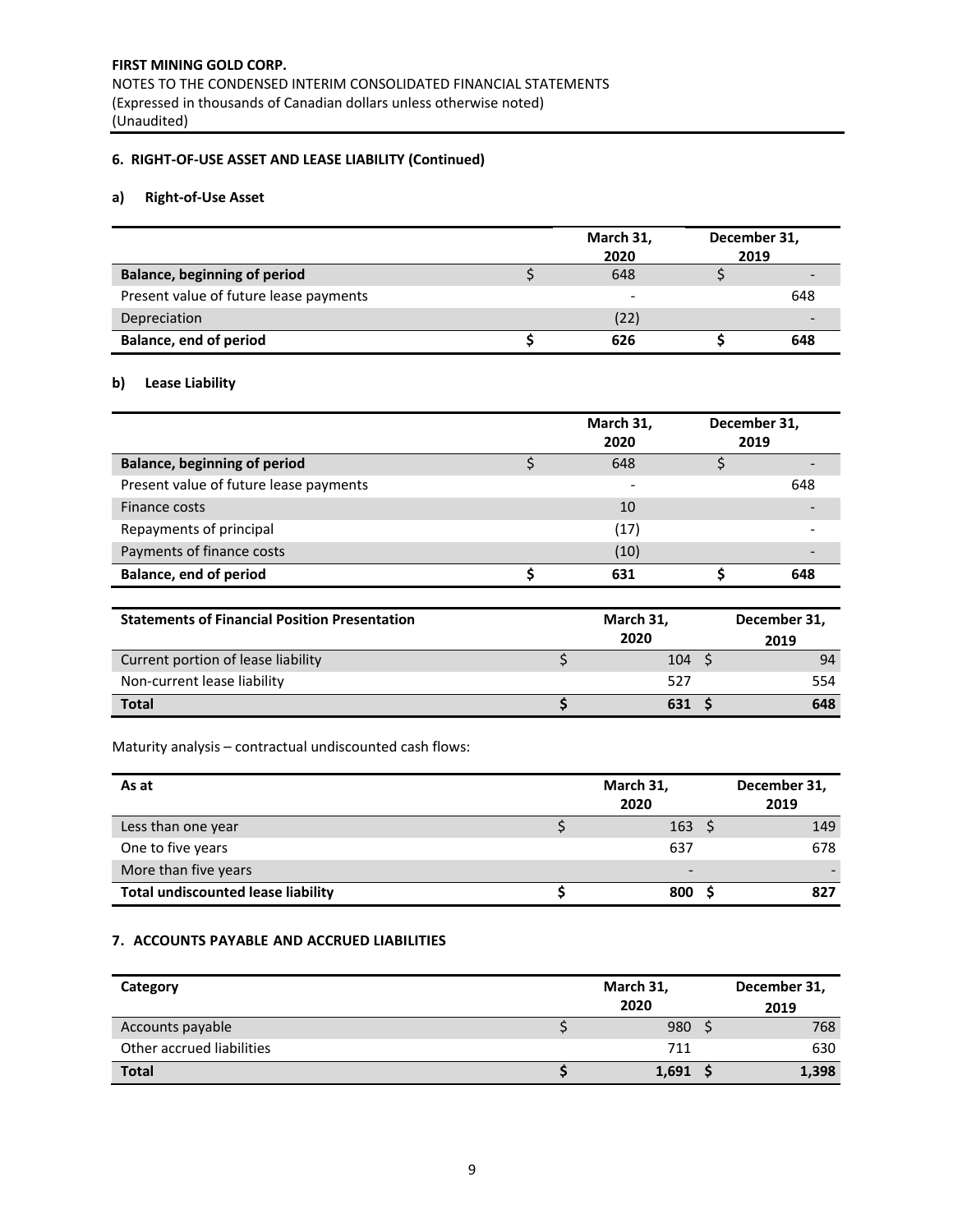## **8. ENVIRONMENTAL RECLAMATION PROVISION**

The Company has an obligation to undertake decommissioning, restoration, rehabilitation and environmental work when environmental disturbance is caused by the exploration and development of a mineral property. As at March 31, 2020, the Company estimates that the environmental reclamation provision for the Pickle Crow Gold Project is \$2,362 (December 31, 2019 ‐ \$2,355). The liability was estimated based on management's interpretation of current regulatory requirements and is recognized at the present value of such costs. The recorded amount has been measured using a risk‐free discount rate of 1.67% based on a Canadian government bond and an inflation rate of 2%. The cash outflows in respect of the provision are expected to occur over the next eight years.

|                                                      | March 31,                | December 31, |       |
|------------------------------------------------------|--------------------------|--------------|-------|
|                                                      | 2020                     |              | 2019  |
| <b>Balance, beginning of period</b>                  | 2,355                    |              |       |
| Present value of environmental reclamation provision | $\overline{\phantom{0}}$ |              | 2,355 |
| Interest or accretion expense                        |                          |              |       |
| Balance, end of period                               | 2.362                    |              | 2,355 |

| <b>Statements of Financial Position Presentation</b>   |  | March 31,<br>2020 | December 31,<br>2019 |
|--------------------------------------------------------|--|-------------------|----------------------|
| Current portion of environmental reclamation provision |  | 812               | 716                  |
| Non-current environmental reclamation provision        |  | 1,550             | 1,639                |
| <b>Total</b>                                           |  | 2.362             | 2,355                |

#### **9. SHARE CAPITAL**

#### **c) Authorized**

Unlimited number of common shares with no par value. Unlimited number of preferred shares with no par value.

## **b) Issued and Fully Paid**

Common shares: 632,619,453 (December 31, 2019 – 591,997,138). Preferred shares: nil (December 31, 2019 – nil).

## **Private Placement Equity Financing with Ausenco**

First Mining has entered into an agreement with Ausenco Engineering Canada Inc. ("Ausenco") to complete a Pre‐ Feasibility Study ("PFS") for the Company's Springpole Gold Project. Ausenco or an affiliate will be entitled to receive approximately \$1,600 in fees thereunder. Pursuant to the agreement with Ausenco, on January 15, 2020 the Company closed a private placement with Ausenco, for gross cash proceeds of approximately \$750 in respect of its subscription for common shares (the "Ausenco Offering"). Pursuant to the Ausenco Offering, First Mining issued 2,777,777 common shares to Ausenco at a price of \$0.27 per common share. First Mining then prepaid \$750 to Ausenco for the first tranche of work under the PFS. The movements in the balance prepaid to Ausenco during the three months ended March 31, 2020 and year ended December 31, 2019 are summarized as follows: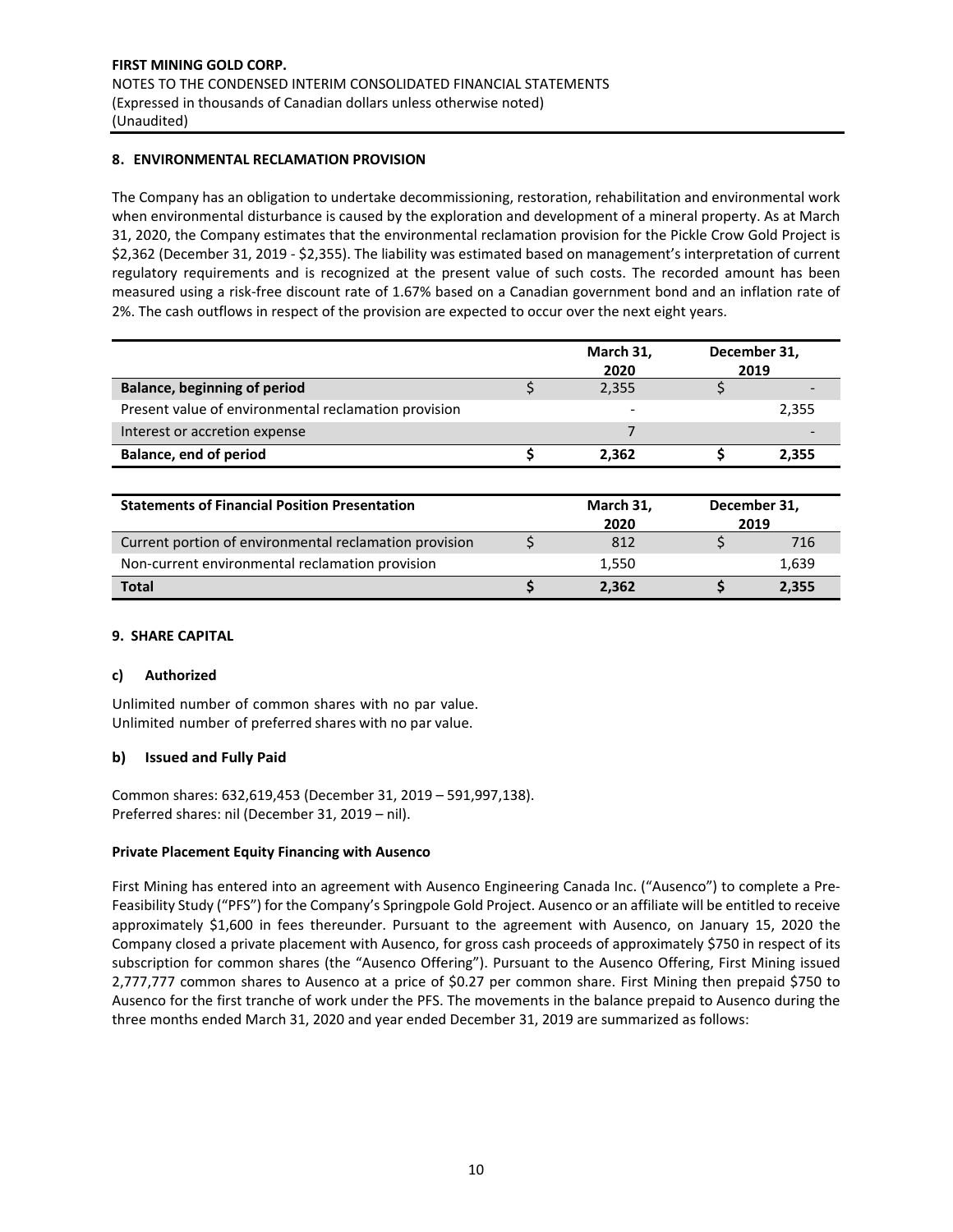|                                     | March 31,<br>2020 | December 31,<br>2019 |  |
|-------------------------------------|-------------------|----------------------|--|
| <b>Balance, beginning of period</b> |                   |                      |  |
| Prepayment                          | 750               |                      |  |
| PFS services provided               | (303)             |                      |  |
| Balance, end of period              | 447               |                      |  |

#### **Non‐Brokered Private Placement Financing**

On March 6, 2020, the Company completed a non‐brokered private placement raising aggregate gross proceeds of \$8,532 (the "2020 Offering"). Pursuant to the 2020 Offering, the Company issued an aggregate of 27,420,318 units of the Company (the "Units") at a price of \$0.22 per Unit for gross proceeds of \$6,032 and 10,000,000 flow‐through units of the Company (the "FT Units") at a price of \$0.25 per FT Unit for gross proceeds of \$2,500. In connection with the 2020 Offering, the Company paid issuance costs of \$128 in cash. Each Unit consisted of one common share of the Company and one‐half of one common share purchase warrant (each whole common share purchase warrant, a "Warrant"). Each Warrant entitles the holder to acquire one common share of the Company for a period of 36 months from the date of issuance at a price of \$0.33. Each FT Unit consisted of one flow-through common share of the Company that qualifies as a "flow‐through share" for the purposes of the *Income Tax Act* (Canada) (the "ITA") ITA and one-half of one Warrant on the same terms as the Warrants forming part of the Units. An amount of \$7,300 (\$7,410 net of allocated issuance costs of \$110) was recorded in share capital. The Warrants were valued at \$1,104  $(51,122$  net of allocated issuance costs of  $$18)$  using the relative fair value method, and the remaining \$300, representing the implied premium, was recorded as a flow-through share premium liability (Note 10).

#### **c) Warrants**

The movements in warrants during the three months ended March 31, 2020 and year ended December 31, 2019 are summarized as follows:

|                                 | <b>Number</b>  |  | <b>Weighted average</b> |
|---------------------------------|----------------|--|-------------------------|
|                                 |                |  | exercise price          |
| Balance as at December 31, 2018 | 20,116,855     |  | 0.99                    |
| Warrants issued                 | 12,845,383     |  | 0.40                    |
| Warrants exercised              | (214, 200)     |  | 0.20                    |
| Warrants expired                | (16, 875, 040) |  | 1.10                    |
| Balance as at December 31, 2019 | 15,872,998     |  | 0.41                    |
| Warrants issued                 | 18,710,159     |  | 0.33                    |
| Balance as at March 31, 2020    | 34,583,157     |  | 0.37                    |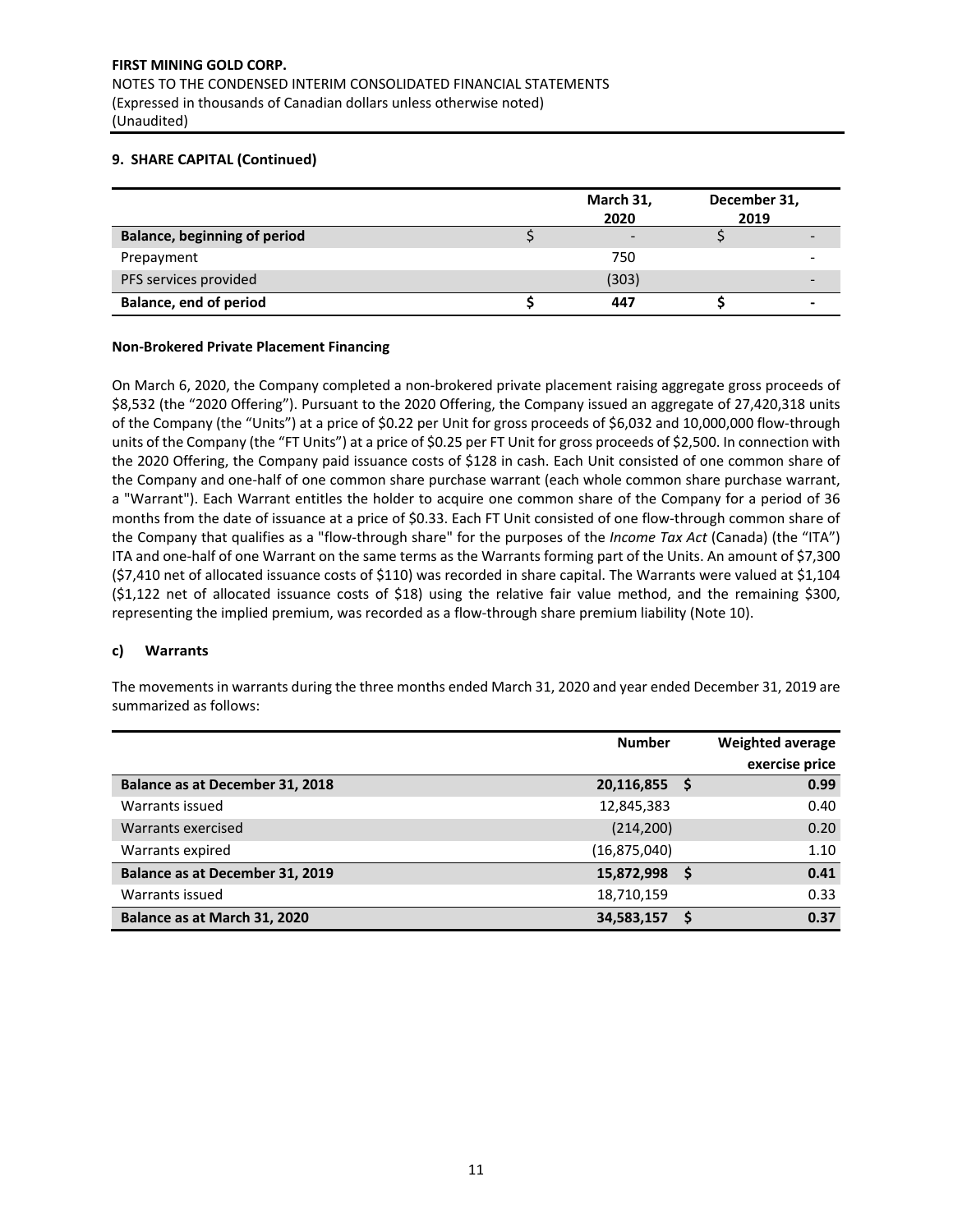The following table summarizes information about warrants outstanding as at March 31, 2020:

| <b>Exercise price</b> | <b>Number of warrants</b><br>outstanding | <b>Weighted average</b><br>exercise price<br>$(5 per share)$ | <b>Weighted average</b><br>remaining life (years) |
|-----------------------|------------------------------------------|--------------------------------------------------------------|---------------------------------------------------|
| \$0.33                | 18,710,159                               | \$0.33                                                       | 2.91                                              |
| \$0.40                | 12,845,383                               | \$0.40                                                       | 2.13                                              |
| \$0.44                | 3,027,615                                | \$0.44                                                       | 1.21                                              |
|                       | 34,583,157                               | \$0.37                                                       | 2.47                                              |

The Warrants issued during the three months ended March 31, 2020 and year ended December 31, 2019 have been valued using the Black‐Scholes option pricing model with the following weighted average assumptions:

|                           | Three months ended<br>March 31, 2020 | Year ended<br>December 31, 2019 |
|---------------------------|--------------------------------------|---------------------------------|
| Risk-free interest rate   | 1.75%                                | 1.55%                           |
| Expected life (years)     | 3.00 years                           | 3.00 years                      |
| Expected volatility $(1)$ | 65.78%                               | 67.22%                          |
| Expected dividend yield   | Nil                                  | Nil                             |

#### **d) Stock Options**

The Company has adopted a stock option plan that allows for the granting of stock options to Directors, Officers, employees and certain consultants of the Company for up to 10% of the Company's issued and outstanding common shares. Stock options granted under the plan may be subject to vesting provisions as determined by the Board of Directors.

The movements in stock options during the three months ended March 31, 2020 and year ended December 31, 2019 are summarized as follows:

|                                 | <b>Number</b> |    | Weighted average |
|---------------------------------|---------------|----|------------------|
|                                 |               |    | exercise price   |
| Balance as at December 31, 2018 | 48,265,000    | Ŝ. | 0.61             |
| Granted - January 7, 2019       | 5,000,000     |    | 0.40             |
| Granted - April 1, 2019         | 750,000       |    | 0.40             |
| Granted - April 29, 2019        | 2,000,000     |    | 0.40             |
| Options expired                 | (7,700,000)   |    | 0.68             |
| Options forfeited               | (1,387,500)   |    | 0.50             |
| Balance as at December 31, 2019 | 46,927,500    | S  | 0.57             |
| Granted - January 31, 2020      | 8,750,000     |    | 0.25             |
| Options exercised               | (400,000)     |    | 0.15             |
| Options expired                 | (1,700,000)   |    | 0.40             |
| Balance as at March 31, 2020    | 53,577,500    | S  | 0.54             |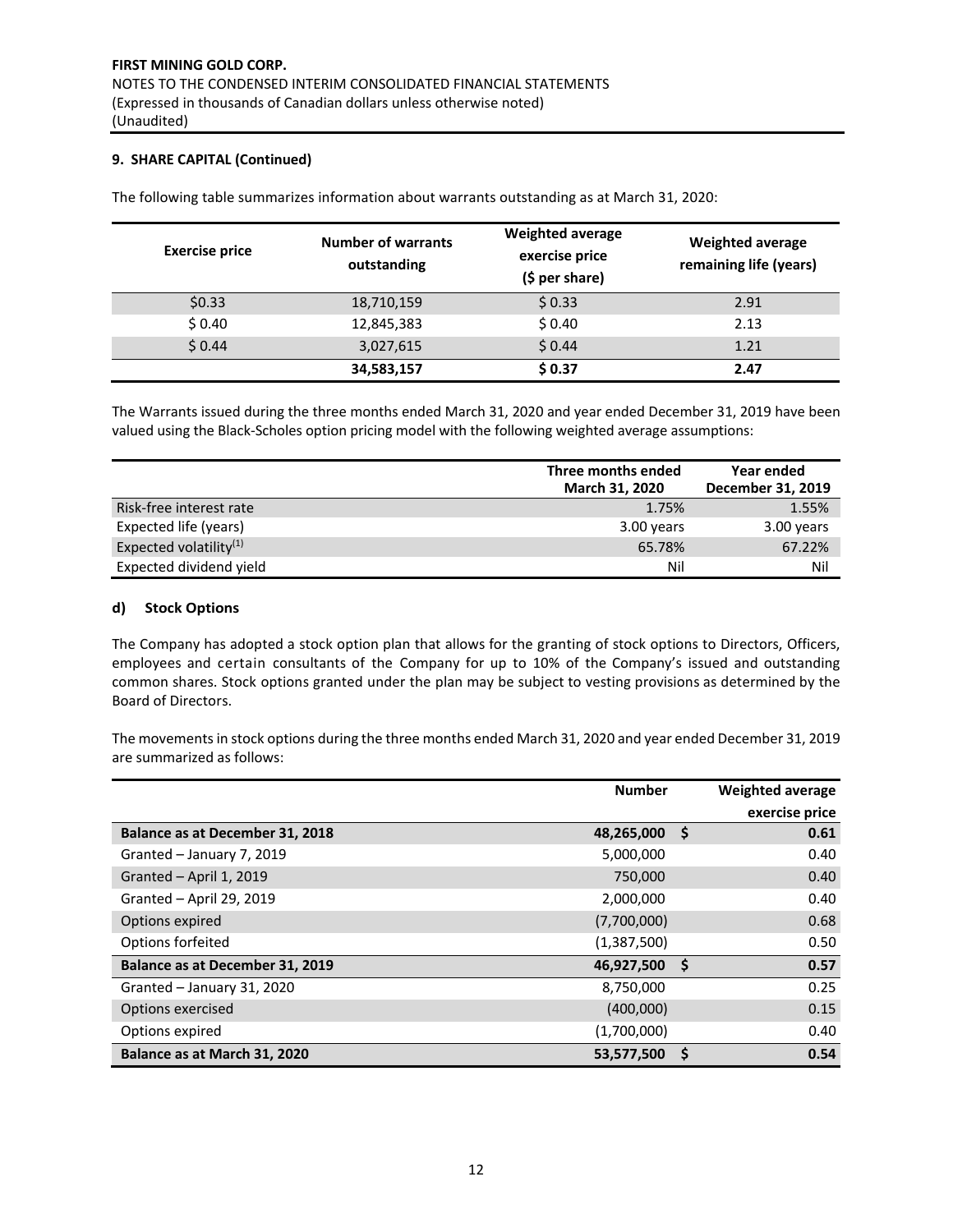The weighted average closing share price at the date of exercise for the three months ended March 31, 2020 was \$0.23 (March 31, 2019 – \$nil). 400,000 stock options were exercised during the three months ended March 31, 2020 (March 31, 2019 – Nil).

The following table summarizes information about the stock options outstanding as at March 31, 2020:

|                          |                      | <b>Options Outstanding</b>                                  |                                                  |                      | <b>Options Exercisable</b>                                  |                                                  |
|--------------------------|----------------------|-------------------------------------------------------------|--------------------------------------------------|----------------------|-------------------------------------------------------------|--------------------------------------------------|
| <b>Exercise</b><br>price | Number of<br>options | <b>Weighted average</b><br>exercise price<br>(\$ per share) | Weighted<br>average<br>remaining life<br>(years) | Number of<br>options | <b>Weighted average</b><br>exercise price<br>(\$ per share) | Weighted<br>average<br>remaining life<br>(years) |
| $$0.01 - 0.50$           | 31,092,500           | \$0.39                                                      | 3.82                                             | 17,964,375           | \$0.38                                                      | 3.46                                             |
| $$0.51 - 1.00$           | 22,485,000           | 0.75                                                        | 1.89                                             | 22,485,000           | 0.75                                                        | 1.89                                             |
|                          | 53,577,500           | \$0.54                                                      | 3.01                                             | 40,449,375           | \$0.58                                                      | 2.59                                             |

During the three months ended March 31, 2020, there were 8,750,000 (March 31, 2019 – 5,000,000) stock options granted with an aggregate fair value of \$1,080 (March 31, 2019 – \$1,126), or a weighted average fair value of \$0.12 per option (March 31, 2019 – \$0.23). As at March 31, 2020, 13,128,125 (March 31, 2019 – 13,915,625) stock options remain unvested with an aggregate grant date fair value of \$842 (March 31, 2019 ‐ \$1,268).

Certain stock options granted were directly attributable to exploration and evaluation expenditures on mineral properties and were therefore capitalized to mineral properties. In addition, certain stock options were subject to vesting provisions. These two factors result in differences between the aggregate fair value of stock options granted and total share-based payments expensed during the periods. Total share-based payments expense during the periods ended March 31, 2020 and March 31, 2019 was classified within the financial statements as follows:

|                                          | For the three months ended<br>March 31, |                            |    |      |
|------------------------------------------|-----------------------------------------|----------------------------|----|------|
| <b>Statements of Net Loss:</b>           |                                         | 2020                       |    | 2019 |
| General and administration               | \$                                      | 237                        | -Ś | 330  |
| Exploration and evaluation               |                                         | 44                         |    | 11   |
| Investor relations and marketing         |                                         | 63                         |    | 120  |
| Corporate development and due diligence  |                                         | 61                         |    | 113  |
| <b>Subtotal</b>                          | Ś                                       | 405                        | S  | 574  |
|                                          |                                         | For the three months ended |    |      |
|                                          |                                         | March 31,                  |    |      |
| <b>Statements of Financial Position:</b> |                                         | 2020                       |    | 2019 |
| <b>Mineral Properties</b>                | \$                                      | 224                        | -S | 151  |
| <b>Total</b>                             |                                         | 629                        |    | 725  |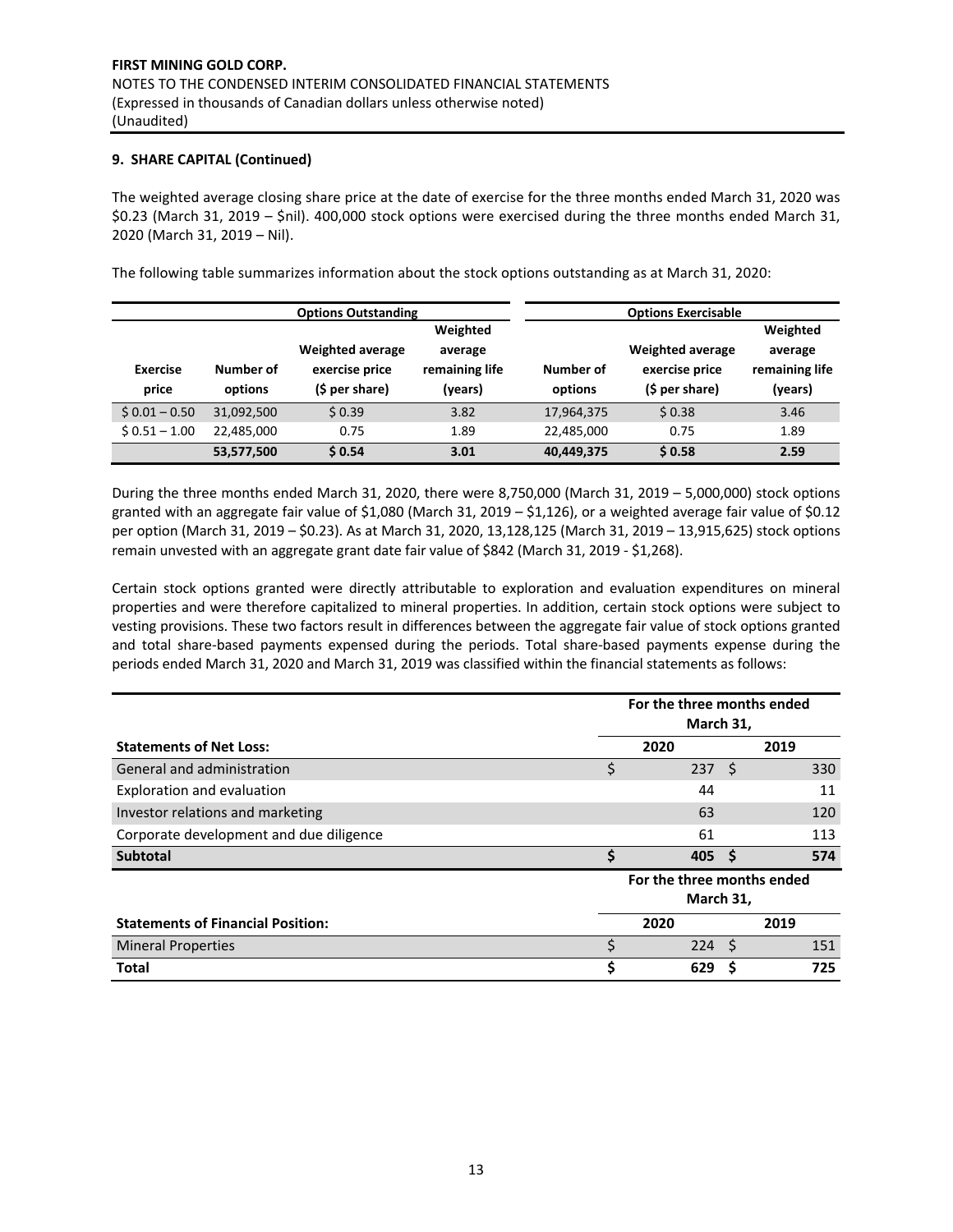The grant date fair value of the stock options recognized in the period has been estimated using the Black‐Scholes option pricing model with the following weighted average assumptions:

|                                        | Three months ended<br>March 31, 2020 | Year ended<br>December 31, 2019 |
|----------------------------------------|--------------------------------------|---------------------------------|
| Risk-free interest rate                | 2.00%                                | 2.20%                           |
| Share price at grant date (in dollars) | \$0.23                               | \$0.36                          |
| Exercise price (in dollars)            | \$0.25                               | \$0.40                          |
| Expected life (years)                  | 5.00 years                           | 5.00 years                      |
| Expected volatility <sup>(1)</sup>     | 69.22%                               | 71.86%                          |
| Forfeiture rate                        | 5.00%                                | 5.00%                           |
| Expected dividend yield                | Nil                                  | Nil                             |

(1) The computation of expected volatility was based on the Company's historical price volatility, over a period which approximates the expected life of the option.

#### **10. FLOW‐THROUGH SHARE PREMIUM LIABILITY**

The following is a continuity schedule of the liability portion of the Company's flow‐through share issuances:

|                                                    | February 14,<br>2020 |      | May 16,<br>2019 |       | December 18,<br>2019 |        | <b>Total</b> |       |
|----------------------------------------------------|----------------------|------|-----------------|-------|----------------------|--------|--------------|-------|
| Balance, December 31, 2018                         | \$                   |      | Ś               |       | \$                   | $\sim$ | \$           |       |
| Liability incurred for flow-through shares issued  |                      |      |                 | 475   |                      |        |              | 475   |
| May 16, 2019                                       |                      |      |                 |       |                      |        |              |       |
| Settlement of flow-through share premium liability |                      |      |                 | (430) |                      |        |              | (430) |
| upon incurring eligible expenditures               |                      |      |                 |       |                      |        |              |       |
| Liability incurred for flow-through shares issued  |                      |      |                 |       |                      | 296    |              | 296   |
| December 18, 2019                                  |                      |      |                 |       |                      |        |              |       |
| Balance, December 31, 2019                         | \$                   |      | Ś               | 45    | S                    | 296    | S            | 341   |
| Liability incurred for flow-through shares issued  |                      | 300  |                 |       |                      |        |              | 300   |
| February 14, 2020                                  |                      |      |                 |       |                      |        |              |       |
| Settlement of flow-through share premium liability |                      | (50) |                 | (45)  |                      | (122)  |              | (217) |
| upon incurring eligible expenditures               |                      |      |                 |       |                      |        |              |       |
| <b>Balance, March 31, 2020</b>                     | \$                   | 250  | \$              |       | Ś                    | 174    |              | 424   |

As at March 31, 2020, the Company had \$3,260 (December 31, 2019 ‐ \$2,178) of unspent flow‐through expenditure commitments.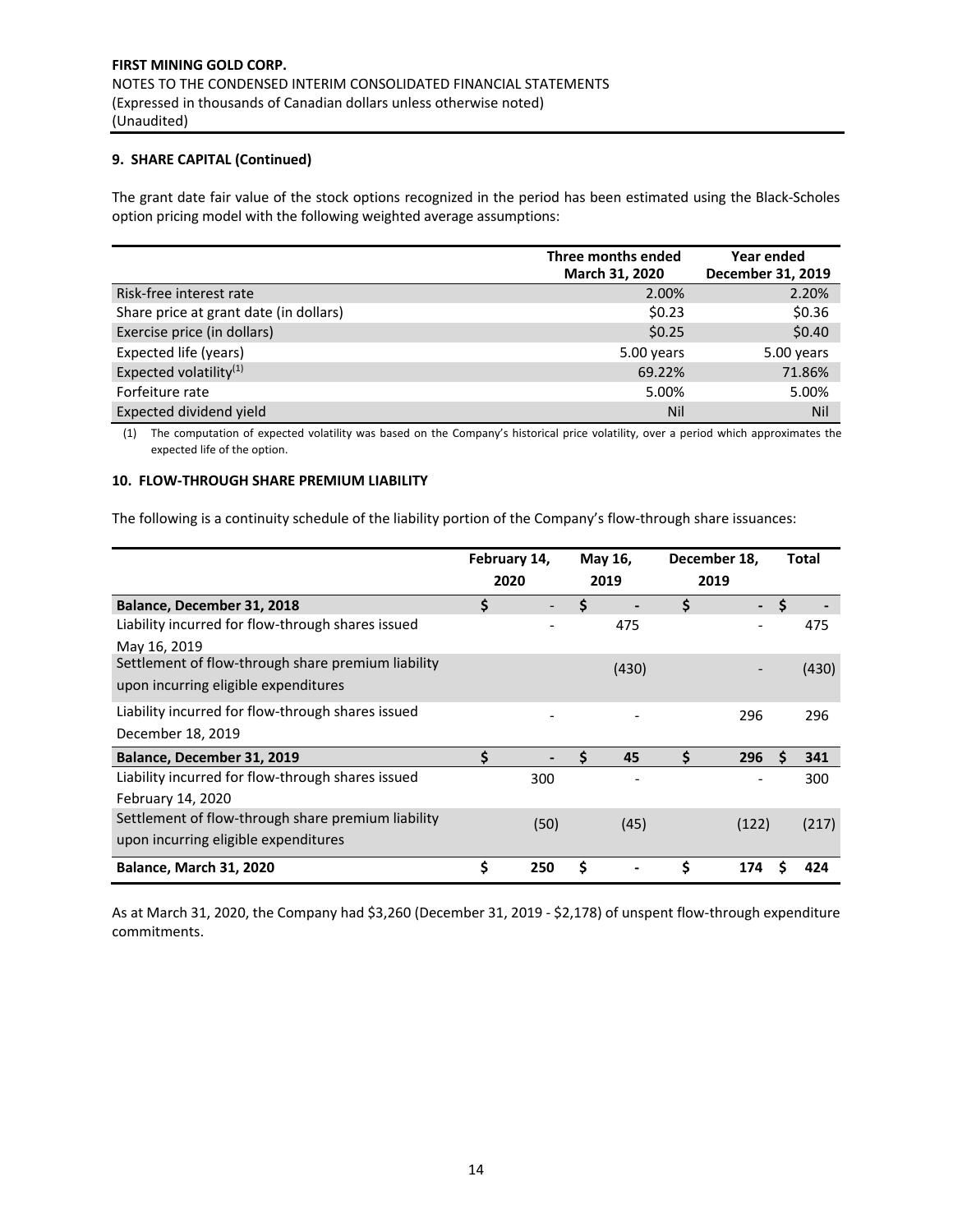# **11. OPERATING EXPENSES**

Components by nature of the Company's functional operating expense categories are as follows:

|                                                     | For the three months ended March 31, 2020 |     |    |                                      |    |                                                              |                    |                                               |       |       |
|-----------------------------------------------------|-------------------------------------------|-----|----|--------------------------------------|----|--------------------------------------------------------------|--------------------|-----------------------------------------------|-------|-------|
|                                                     | <b>General and</b><br>administration      |     |    | <b>Exploration and</b><br>evaluation |    | <b>Investor relations</b><br>and marketing<br>communications |                    | Corporate<br>development and<br>due diligence | Total |       |
| Administrative and office                           | Ś.                                        | 58  | Ś. | 50                                   | Ś. | 8                                                            | $\dot{\mathsf{S}}$ | $\mathbf{1}$                                  | \$    | 117   |
| Consultants                                         |                                           | 21  |    | 11                                   |    | 10                                                           |                    | $\overline{\phantom{a}}$                      |       | 42    |
| Depreciation                                        |                                           | 26  |    | 41                                   |    |                                                              |                    |                                               |       | 67    |
| Directors fees                                      |                                           | 17  |    |                                      |    |                                                              |                    |                                               |       | 17    |
| <b>Exploration and evaluation</b>                   |                                           |     |    | 8                                    |    |                                                              |                    | $\overline{\phantom{a}}$                      |       | 8     |
| Investor relations and<br>marketing communications  |                                           | 3   |    | $\overline{2}$                       |    | 162                                                          |                    | 23                                            |       | 190   |
| <b>Professional fees</b>                            |                                           | 142 |    | 9                                    |    |                                                              |                    |                                               |       | 151   |
| <b>Salaries</b>                                     |                                           | 163 |    | 22                                   |    | 45                                                           |                    | 41                                            |       | 271   |
| Share-based payments<br>$(non-cash)$ (Note $9(d)$ ) |                                           | 237 |    | 44                                   |    | 63                                                           |                    | 61                                            |       | 405   |
| Transfer agent and filing fees                      |                                           | 77  |    |                                      |    |                                                              |                    |                                               |       | 77    |
| Travel and accommodation                            |                                           | 13  |    | 16                                   |    | 11                                                           |                    | 6                                             |       | 46    |
| <b>Operating expenses total</b>                     | \$                                        | 757 | \$ | 203                                  | \$ | 299                                                          | Ś                  | 132                                           | Ś     | 1,391 |

|                                                     | For the three months ended March 31, 2019 |     |    |                                      |    |                                                              |    |                                               |       |       |
|-----------------------------------------------------|-------------------------------------------|-----|----|--------------------------------------|----|--------------------------------------------------------------|----|-----------------------------------------------|-------|-------|
|                                                     | <b>General and</b><br>administration      |     |    | <b>Exploration and</b><br>evaluation |    | <b>Investor relations</b><br>and marketing<br>communications |    | Corporate<br>development and<br>due diligence | Total |       |
| Administrative and office                           | Ś.                                        | 98  | \$ | 42                                   | \$ | 5                                                            | \$ | $\overline{\phantom{0}}$                      | \$    | 145   |
| Consultants                                         |                                           | 26  |    | 12                                   |    | 23                                                           |    | ۰                                             |       | 61    |
| Depreciation                                        |                                           | 3   |    | 40                                   |    | -                                                            |    | $\overline{\phantom{0}}$                      |       | 43    |
| Directors fees                                      |                                           | 34  |    |                                      |    |                                                              |    |                                               |       | 34    |
| <b>Exploration and evaluation</b>                   |                                           |     |    | 10                                   |    |                                                              |    | $\overline{\phantom{0}}$                      |       | 10    |
| Investor relations and<br>marketing communications  |                                           |     |    | 2                                    |    | 363                                                          |    |                                               |       | 365   |
| <b>Professional fees</b>                            |                                           | 86  |    | $\overline{\phantom{0}}$             |    | $\overline{\phantom{a}}$                                     |    | $\overline{\phantom{a}}$                      |       | 86    |
| <b>Salaries</b>                                     |                                           | 204 |    | 41                                   |    | 18                                                           |    | 28                                            |       | 291   |
| Share-based payments<br>$(non-cash)$ (Note $9(d)$ ) |                                           | 330 |    | 11                                   |    | 120                                                          |    | 113                                           |       | 574   |
| Transfer agent and filing fees                      |                                           | 74  |    |                                      |    |                                                              |    |                                               |       | 74    |
| Travel and accommodation                            |                                           | 12  |    | 41                                   |    | 5                                                            |    | 4                                             |       | 62    |
| <b>Operating expenses total</b>                     | \$                                        | 867 | \$ | 199                                  | \$ | 534                                                          | Ś  | 145                                           | \$    | 1.745 |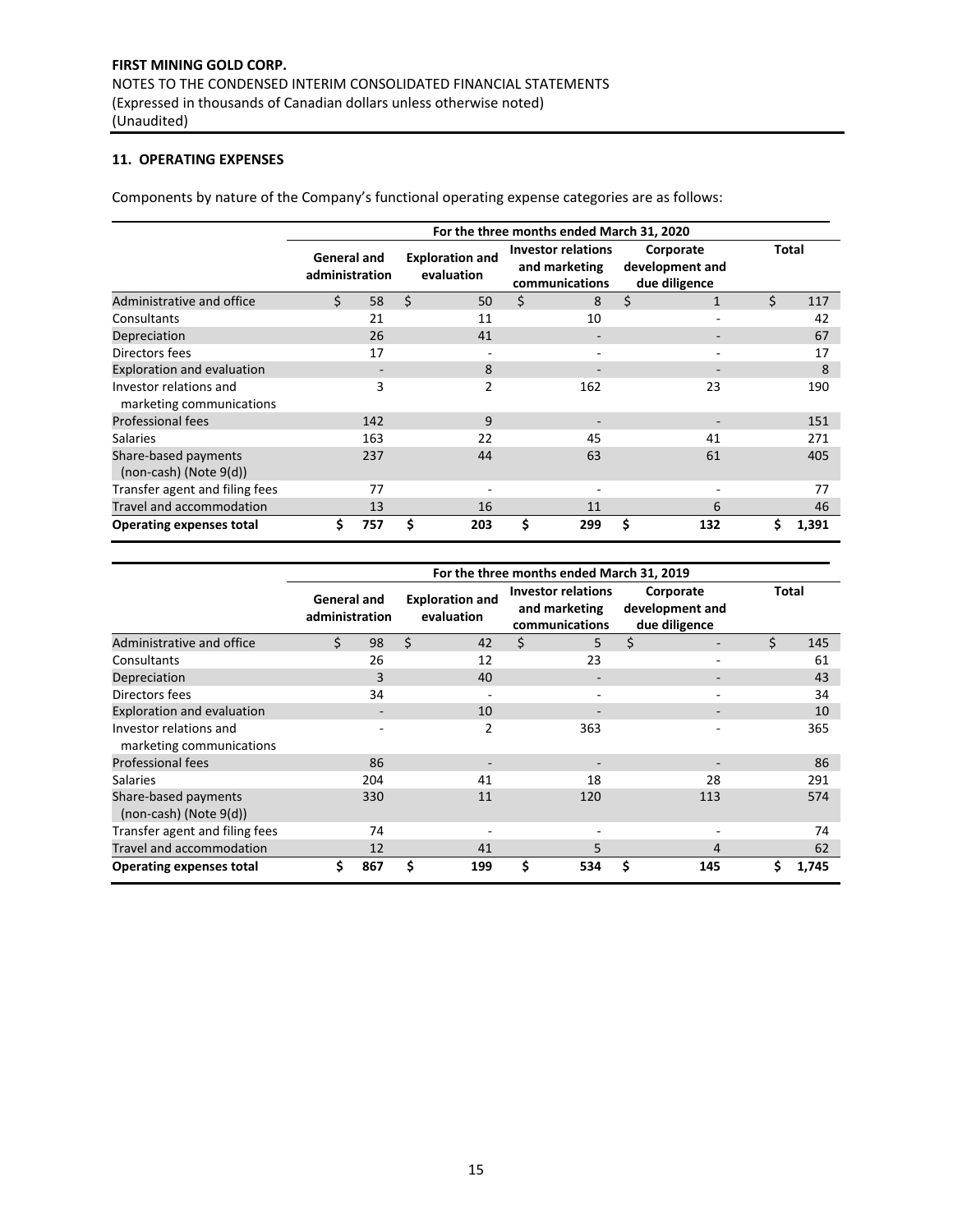#### **12. SEGMENT INFORMATION**

The Company operates in a single reportable operating segment, being the acquisition, exploration, and development of North American mineral properties. Geographic information about the Company's non‐current assets, excluding financial instruments, as at March 31, 2020 and December 31, 2019 is as follows:

| <b>Non-current assets</b> | March 31, 2020 | December 31, 2019 |
|---------------------------|----------------|-------------------|
| Canada                    | $257,312$ \$   | 253,587           |
| Mexico                    | 258            | 252               |
| <b>USA</b>                | 496            | 454               |
| <b>Total</b>              | 258,066        | 254,293           |

#### **13. RELATED PARTY TRANSACTIONS**

Key management includes the Directors and Officers of the Company. The compensation paid or payable to key management for services during the three months ended March 31, 2020 and 2019 is as follows:

| Service or Item                 | Three months ended March 31, |              |  |     |
|---------------------------------|------------------------------|--------------|--|-----|
|                                 |                              | 2019<br>2020 |  |     |
| Directors' fees                 |                              | 17           |  | 34  |
| Salaries and consultants' fees  |                              | 268          |  | 274 |
| Share-based payments (non-cash) |                              | 395          |  | 568 |
| <b>Total</b>                    |                              | 680          |  | 876 |

#### **14. FAIR VALUE**

Fair values have been determined for measurement and/or disclosure purposes based on the following methods.

The Company characterizes fair value measurements using a hierarchy that prioritizes inputs depending on the degree to which they are observable. The three levels of the fair value hierarchy are as follows:

- Level 1: fair value measurements are quoted prices (unadjusted) in active markets for identical assets or liabilities;
- Level 2: fair value measurements are those derived from inputs other than quoted prices included within level 1 that are observable for the asset or liability, either directly (i.e. as prices) or indirectly (i.e. derived from prices); and
- Level 3: fair value measurements are those derived from valuation techniques that include significant inputs for the asset or liability that are not based on observable market data (unobservable inputs).

The carrying values of cash and cash equivalents, current accounts and other receivables, and accounts payable and accrued liabilities approximated their fair values because of the short-term nature of these financial instruments.

These financial instruments are classified as financial assets and liabilities at amortized cost.

The carrying value of the non‐current reclamation deposit approximated its fair values as the amount is represented by a cash deposit. This financial instrument is classified as financial asset at amortized cost.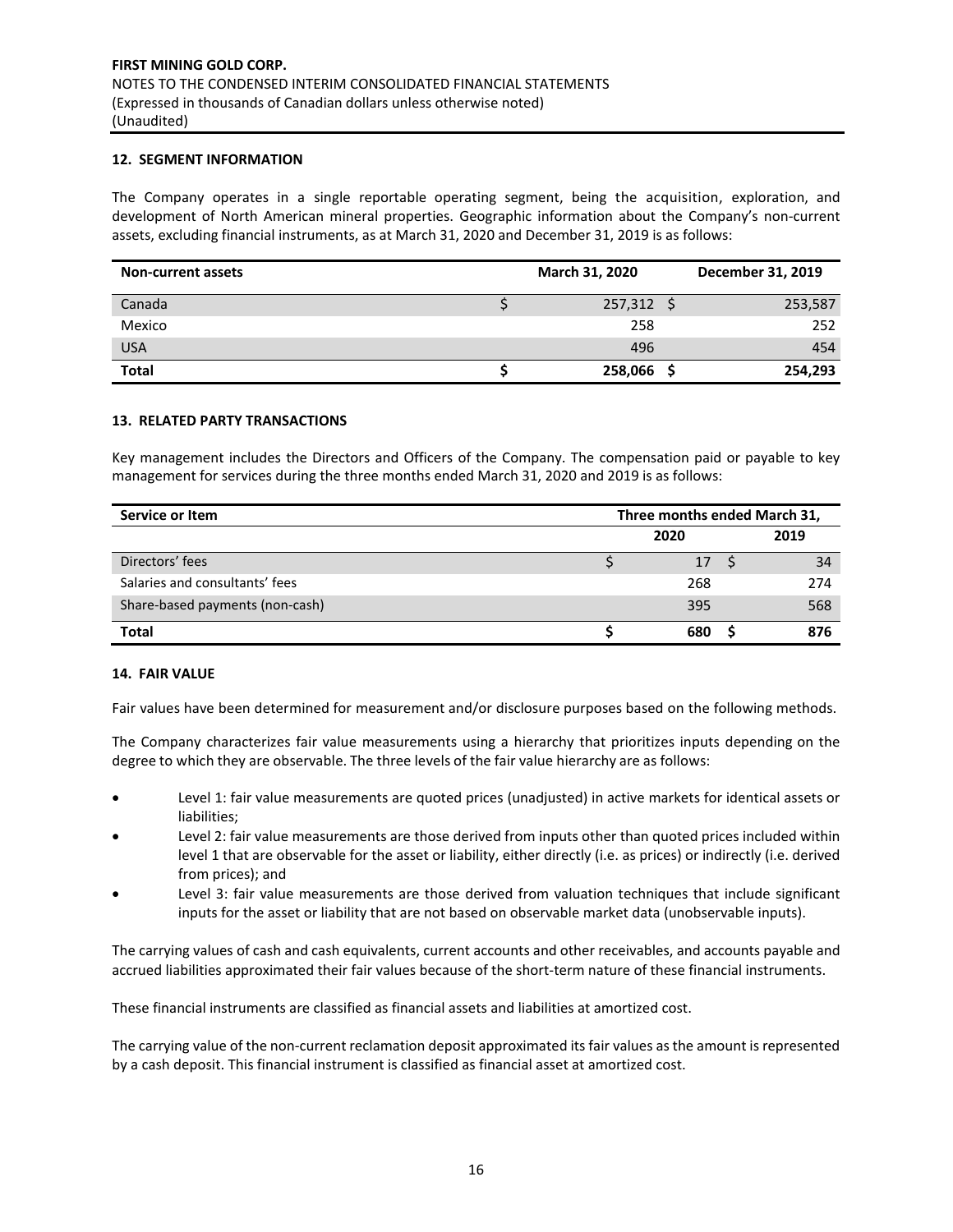## **14. FAIR VALUE (Continued)**

The carrying value of marketable securities was based on the quoted market prices of the shares as at March 31, 2020 and was therefore considered to be Level 1. These financial instruments are classified as financial assets at FVTOCI. During the three months ended March 31, 2020, a fair value loss on marketable securities of \$377 (March 31, 2019 ‐ gain of \$12) was recorded (Note 3).

The mineral property investments (First Mining's 10% equity interest in three privately held companies that own the Duparquet Gold Project) are classified as financial assets at FVTOCI. The carrying value of the mineral property investments was not based on observable market data and was therefore considered to be Level 3. The initial fair value of the mineral property investments was determined based on attributable pro-rata gold ounces for the Company's 10% indirect interest in the Duparquet project, which formed part of the identifiable assets from the acquisition of Clifton. Subsequently, the fair value has been reassessed at each period end. Scenarios which may result in a significant change in fair value include, among others, a change in the performance of the investee, a change in the performance of comparable entities, a change in gold price, a change in the economic environment, or evidence from external transactions in the investee's equity. During the three months ended March 31, 2020, management concluded that there was an increase in the fair value of the mineral property investments, and a fair value gain of \$335 (March 31, 2019 ‐ \$nil) was recorded (Note 5).

The following table presents the Company's fair value hierarchy for financial assets that are measured at fair value:

|                                          |                | March 31, 2020         |         | December 31, 2019 |                          |         |  |  |  |
|------------------------------------------|----------------|------------------------|---------|-------------------|--------------------------|---------|--|--|--|
|                                          |                | Fair value measurement |         |                   | Fair value measurement   |         |  |  |  |
|                                          | Carrying value | Level 1                | Level 3 | Carrying value    | Level 1                  | Level 3 |  |  |  |
| <b>Financial assets:</b>                 |                |                        |         |                   |                          |         |  |  |  |
| Marketable securities<br>(Note 3)        | \$1,398        | \$1,398                | Ś<br>۰  | \$1,775           | \$1,775                  | \$<br>۰ |  |  |  |
| Mineral property<br>investments (Note 5) | 5,733          |                        | 5,733   | 5,398             | $\overline{\phantom{0}}$ | 5,398   |  |  |  |
| <b>Total</b>                             | \$7,131        | \$1,398                | \$5,733 | \$7,173           | \$1,775                  | \$5,398 |  |  |  |

None of the Company's financial liabilities are subsequently measured at fair value after initial recognition.

During the three months ended March 31, 2020 there have been no transfers of amounts between Level 1, Level 2, and Level 3 of the fair value hierarchy.

#### **15. SUBSEQUENT EVENTS**

#### **Stock Options Grant**

Subsequent to March 31, 2020, the Company granted 900,000 incentive stock options to Directors and Officers, and 200,000 incentive stock options to consultants of the Company under the terms of its stock option plan. The stock options have an exercise price of \$0.25 per share and are exercisable for a period of five and three years, respectively, from the grant date.